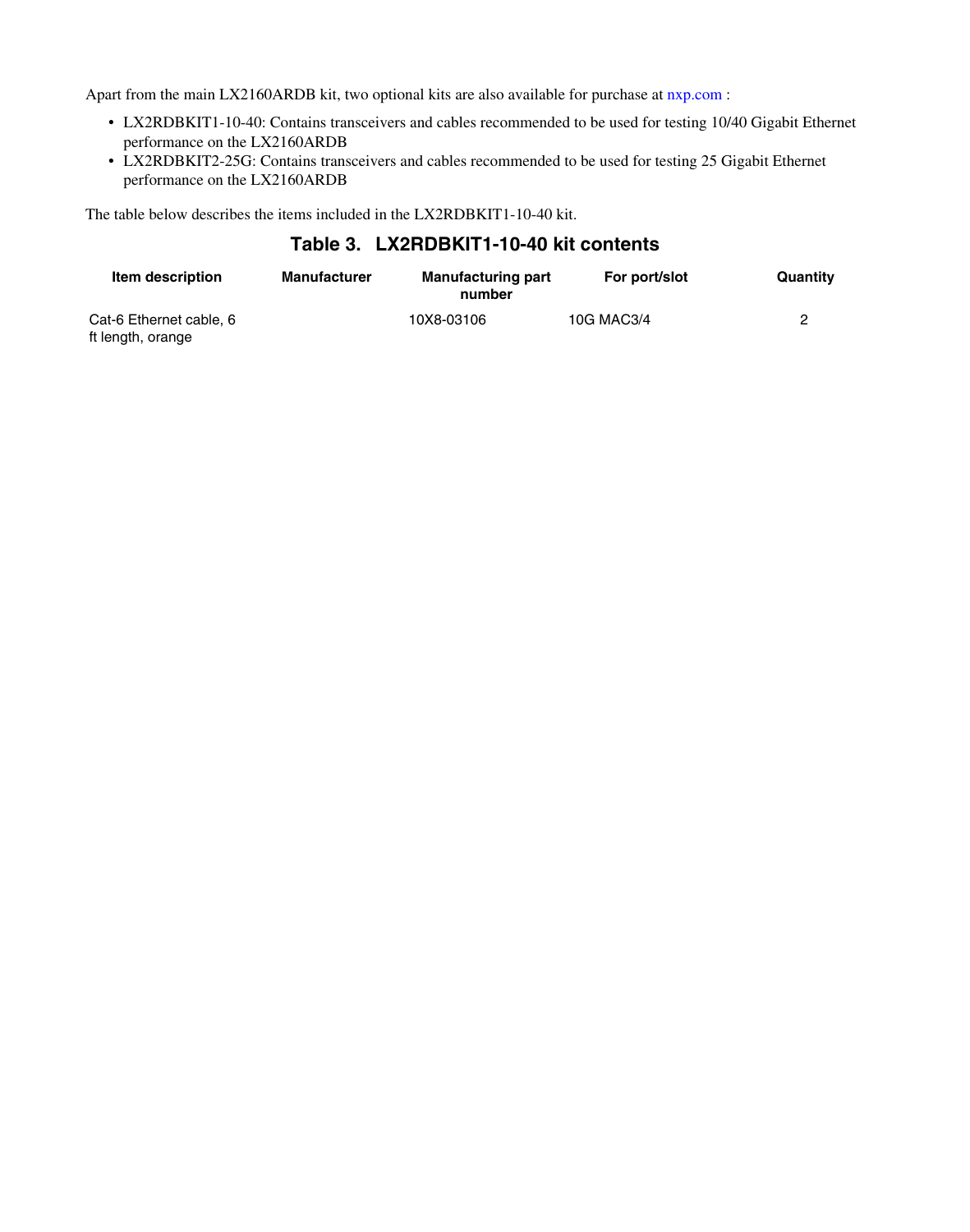<span id="page-3-0"></span>



The figure below shows the back panel of the LX2160ARDB chassis.



Power jack

**Figure 2. Chassis back panel**

The figure below shows the onboard connectors of the LX2160ARDB.



### **Figure 3. Connectors**

The figure below shows the jumpers, LEDs, and DIP switches available on the LX2160ARDB.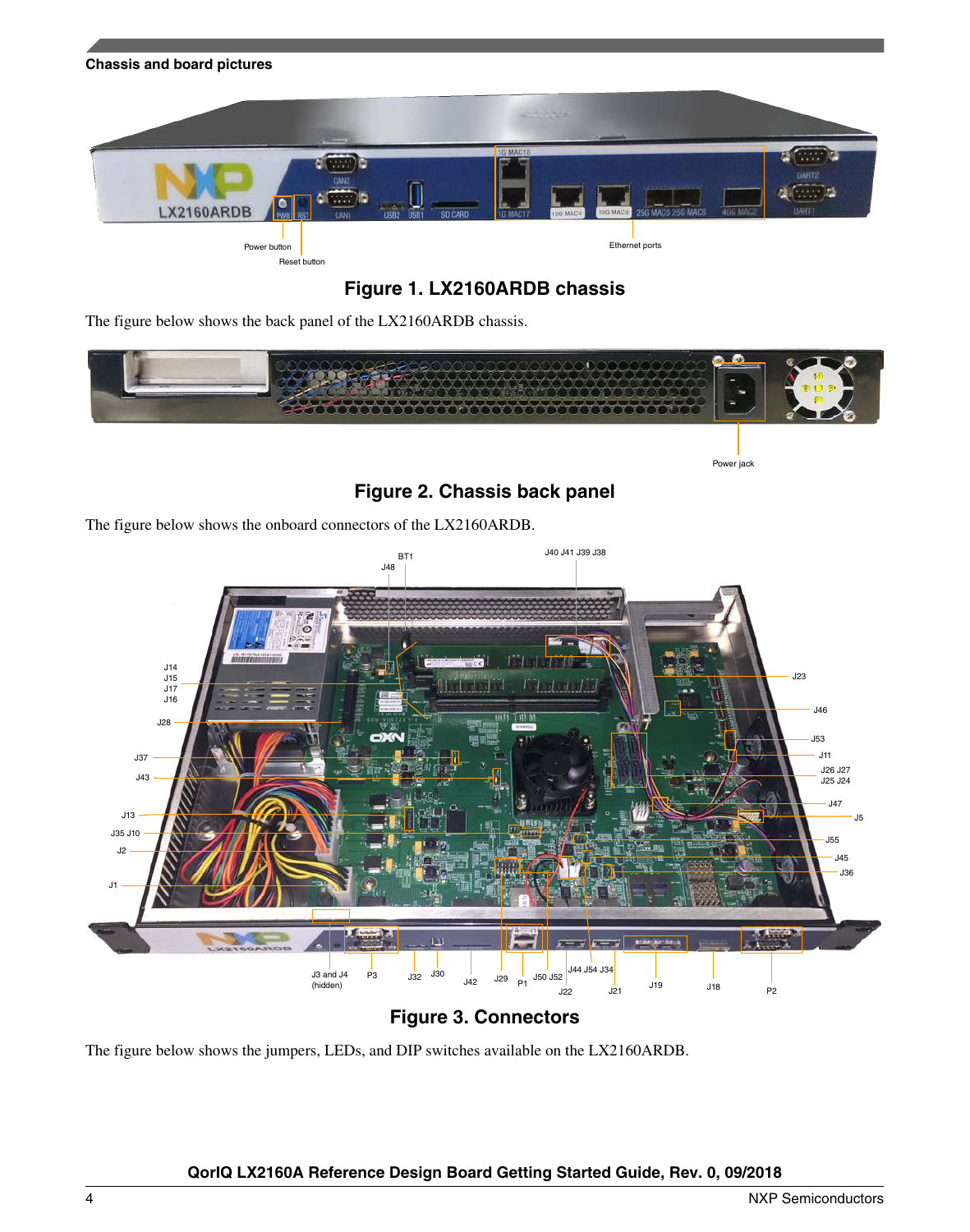#### **Power and reset buttons**



**Figure 4. Jumpers, LEDs, and DIP switches**

The figure below shows a closer look of the DIP switches.



**Figure 5. DIP switches**

# **5 Power and reset buttons**

The power and reset buttons are present on the front panel of the LX2160ARDB chassis (see [Figure 1](#page-2-0)). Both power and reset buttons are push buttons. The table below describes the power and reset buttons.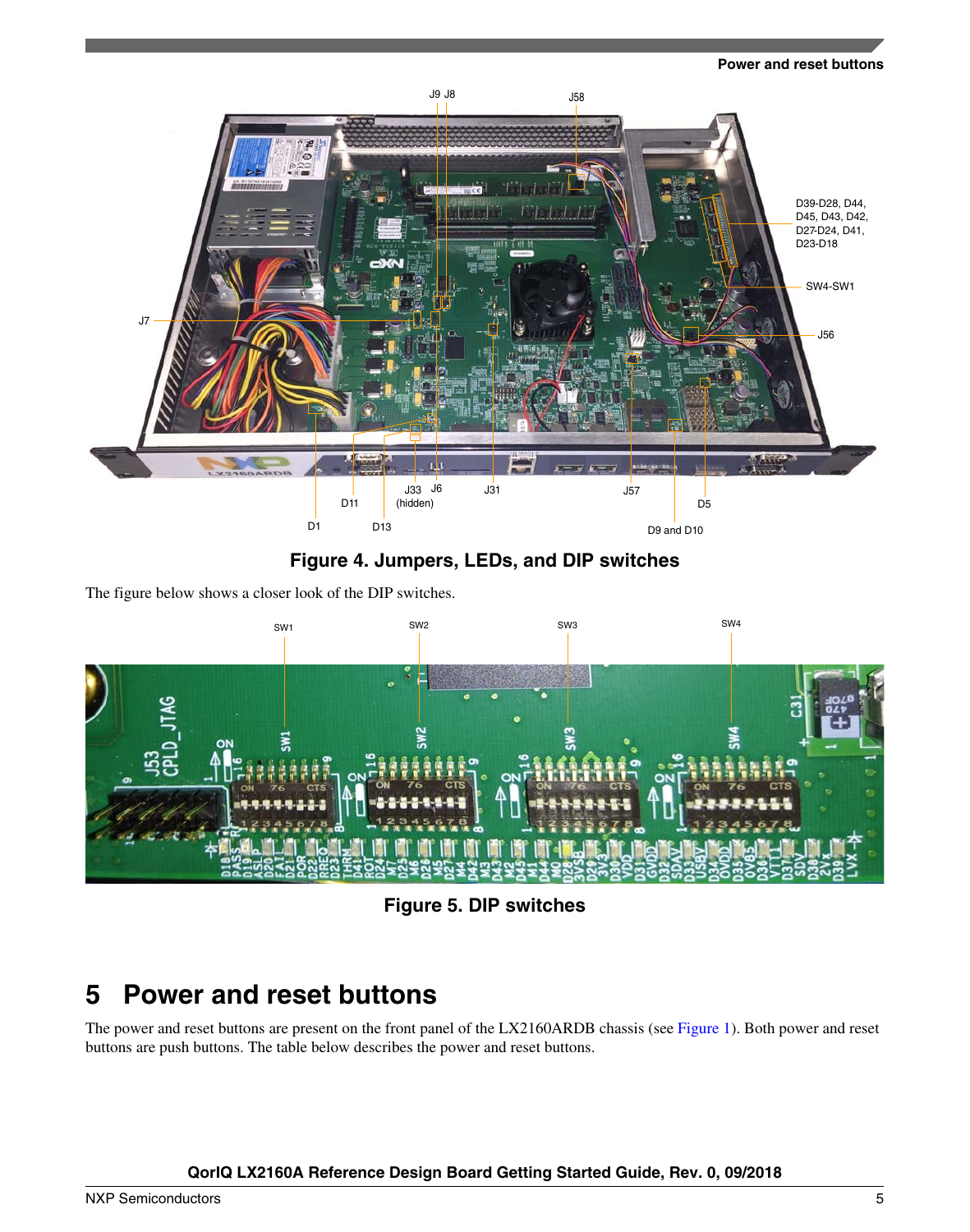| <b>Identifier</b> | Label      | <b>Function</b> | <b>Description</b>                                                                      |
|-------------------|------------|-----------------|-----------------------------------------------------------------------------------------|
| SW <sub>5</sub>   | <b>PWR</b> | Power cycle     | Press SW5 to turn the power on or off                                                   |
| ISW7              | <b>RST</b> | Svstem reset    | Press SW7 to reset the system, including the device and all the<br>attached peripherals |

**Table 5. Power and reset buttons**

You cannot switch off the board completely when the SW\_AUTO\_ON switch (SW4[2]) is set to ON/1. In this mode, pressing the power switch turns the power off briefly, then it immediately turns back on. To turn off power, set the SW\_AUTO\_ON switch to OFF/0 or disconnect the AC power.

## **6 Connectors**

The LX2160ARDB has numerous onboard connectors (see [Figure 3\)](#page-3-0). The table below describes the LX2160ARDB connectors.

| <b>Connector</b> | <b>Description</b>                                                      | <b>Connector type</b>         | <b>Typical connection</b>                                                                    |
|------------------|-------------------------------------------------------------------------|-------------------------------|----------------------------------------------------------------------------------------------|
| BT1              | <b>RTC</b> battery                                                      | 3-pin battery holder          | Connects to 3 V standby CR2032 lithium coin<br>cell battery                                  |
| J1               | 12 V ATX power supply                                                   | 2x4-pin ATX 12 V<br>connector | Connects to the ATX power supply; both<br>connections are required                           |
| J2               | Main ATX power supply                                                   | 2x12-pin ATX connector        |                                                                                              |
| J3               | Remote power                                                            | 1x2-pin header                | Connects to remote power switch                                                              |
| J4               | Remote reset                                                            | 1x2-pin header                | Connects to remote reset switch                                                              |
| J5               | VDD_DEBUG                                                               | 2x6-pin header                | Connects to Linear Technology PMBus<br>monitoring tool (not included in the hardware<br>kit) |
| J47              | <b>VDD</b> measurement                                                  | 1x2-pin connector             | Allows remote measurement of VDD                                                             |
| J48              | <b>GVDD</b> measurement                                                 | 1x2-pin connector             | Allows remote measurement of GVDD                                                            |
| J11              | Arm JTAG                                                                | 2x5-pin Arm JTAG header       | Connects to CodeWarrior TAP using a 10-pin<br>cable                                          |
| J53              | <b>CPLD JTAG</b>                                                        | 2x5-pin header                | Connects to JTAG interface for CPLD<br>programming                                           |
| J18              | 40G MAC2: 40 Gbit<br>Ethernet                                           | QSFP+ cage                    | Accepts one zQSFP+ transceiver (optical or<br>copper) (not included in the hardware kit)     |
| J19              | 25G MAC5/6: 25 Gbit<br>Ethernet                                         | SFP cage (2)                  | Accepts two SFP+ transceivers (optical or<br>copper) (not included in the hardware kit)      |
| J21              | 10G MAC3: 10 Gbit<br><b>USXGMII</b>                                     | RJ45-19 connector             | Connects to external RJ45 Ethernet cable                                                     |
| J22              | 10G MAC4: 10 Gbit<br><b>USXGMII</b>                                     | RJ45-19 connector             | Connects to external RJ45 Ethernet cable                                                     |
| P1               | 1G MAC17/18: 1 Gbit<br>RGMII<br>• 1G MAC17 (bottom)<br>• 1G MAC18 (top) | RJ45 connector (2)            | Connects to external RJ45 Ethernet cable                                                     |

**Table 6. LX2160ARDB connectors**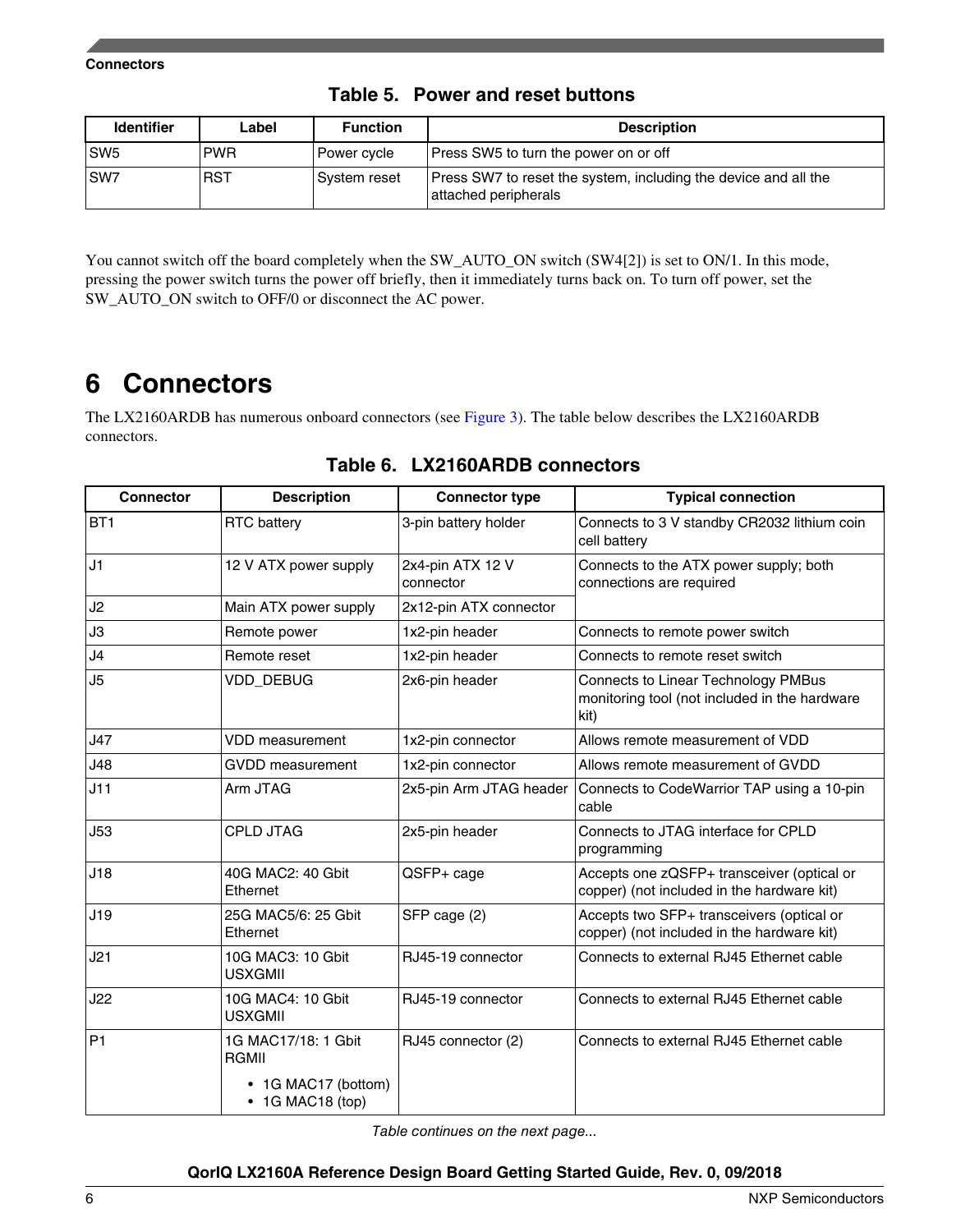| <b>Connector</b> | <b>Description</b>                    | <b>Connector type</b>         | <b>Typical connection</b>                                                                                       |
|------------------|---------------------------------------|-------------------------------|-----------------------------------------------------------------------------------------------------------------|
| J45              | 40G interface<br>programming          | 1x3-pin connector             | Provides direct access to CS4223 data<br>EEPROM for programming purposes                                        |
| P <sub>2</sub>   | UART1 (bottom)                        | DB9 connector (2)             | Connects to external RS-232 cable                                                                               |
|                  | UART2 (top)                           |                               |                                                                                                                 |
| P <sub>3</sub>   | CAN1 (bottom)                         | DB9 connector (2)             | Connects to external CAN adapter cable                                                                          |
|                  | CAN2 (top)                            |                               |                                                                                                                 |
| J23              | PCI Express slot #1                   | PCIe Gen 4 x4 connector       | Connector for Gen 1/2/3/4 PCIe cards, or right-<br>angle/low-profile chassis adapter accepting<br>Gen 1/2 cards |
| J28              | PCI Express slot #2                   | PCIe Gen 4 x8 connector       | Connector for Gen 1/2/3/4 PCIe cards                                                                            |
| J24              | SATA1                                 | SATA-3 header                 | Connector for user-supplied SATA disk                                                                           |
| J25              | SATA <sub>2</sub>                     | SATA-3 header                 | Connector for user-supplied SATA disk                                                                           |
| J26              | SATA3                                 | SATA-3 header                 | Connector for user-supplied SATA disk                                                                           |
| J27              | SATA4                                 | SATA-3 header                 | Connector for user-supplied SATA disk                                                                           |
| J30              | USB1 (Host mode by<br>default)        | USB 3.0 Type-A<br>connector   | Connects to USB-compatible device                                                                               |
| J32              | USB2 (OTG mode by<br>default)         | USB 3.0 Micro-AB<br>connector | Connects to USB-compatible device                                                                               |
| J42              | SD card slot                          | SD card receptacle            | Provides access to an SDHC/SDXC card                                                                            |
| J13              | <b>QSPI</b> emulator                  | 2x10-pin connector            | Connects to DediProg EM100Pro QSPI<br>emulator using a sideband cable (ISP-ADP-<br>intel-B)                     |
| J46              | <b>QSPI</b> emulator reset            | 1x2-pin connector             | Allows system reset to be triggered by<br>DediProg EM100Pro emulator using the ISP-<br>ADP-intel-B cable        |
| J34              | <b>I2C1</b>                           | 1x3-pin header                | Provides remote access to I2C1 bus                                                                              |
| J36              | I2C1_CH0                              | 1x3-pin header                | Provides remote access to I2C1 channel 0<br>segment                                                             |
| J55              | <b>I2C1_CH1</b>                       | 1x3-pin header                | Provides remote access to I2C1 channel 1<br>segment                                                             |
| J37              | I2C1_CH3                              | 1x3-pin header                | Provides remote access to I2C1 channel 3<br>segment                                                             |
| J35              | <b>I2C5</b>                           | 1x3-pin header                | Provides remote access to I2C5 bus                                                                              |
| J43              | <b>I2C6</b>                           | 1x3-pin header                | Provides remote access to I2C6 bus                                                                              |
| J10              | GPIO/event access                     | 1x5-pin header                | Provides access to GPIO/event pins                                                                              |
| J38              | Fan #1 (placed near<br>bottom of PCB) | 1x4 connector                 | Provides PWM-controlled 12 V power for<br>cooling fans                                                          |
| J39              | Fan #2 (placed near<br>bottom of PCB) | 1x4 connector                 |                                                                                                                 |
| J41              | Fan #4 (placed near<br>bottom of PCB) | 1x4 connector                 |                                                                                                                 |
| J40              | Fan #3 (placed near<br>bottom of PCB) | 1x4 connector                 |                                                                                                                 |

## **Table 6. LX2160ARDB connectors (continued)**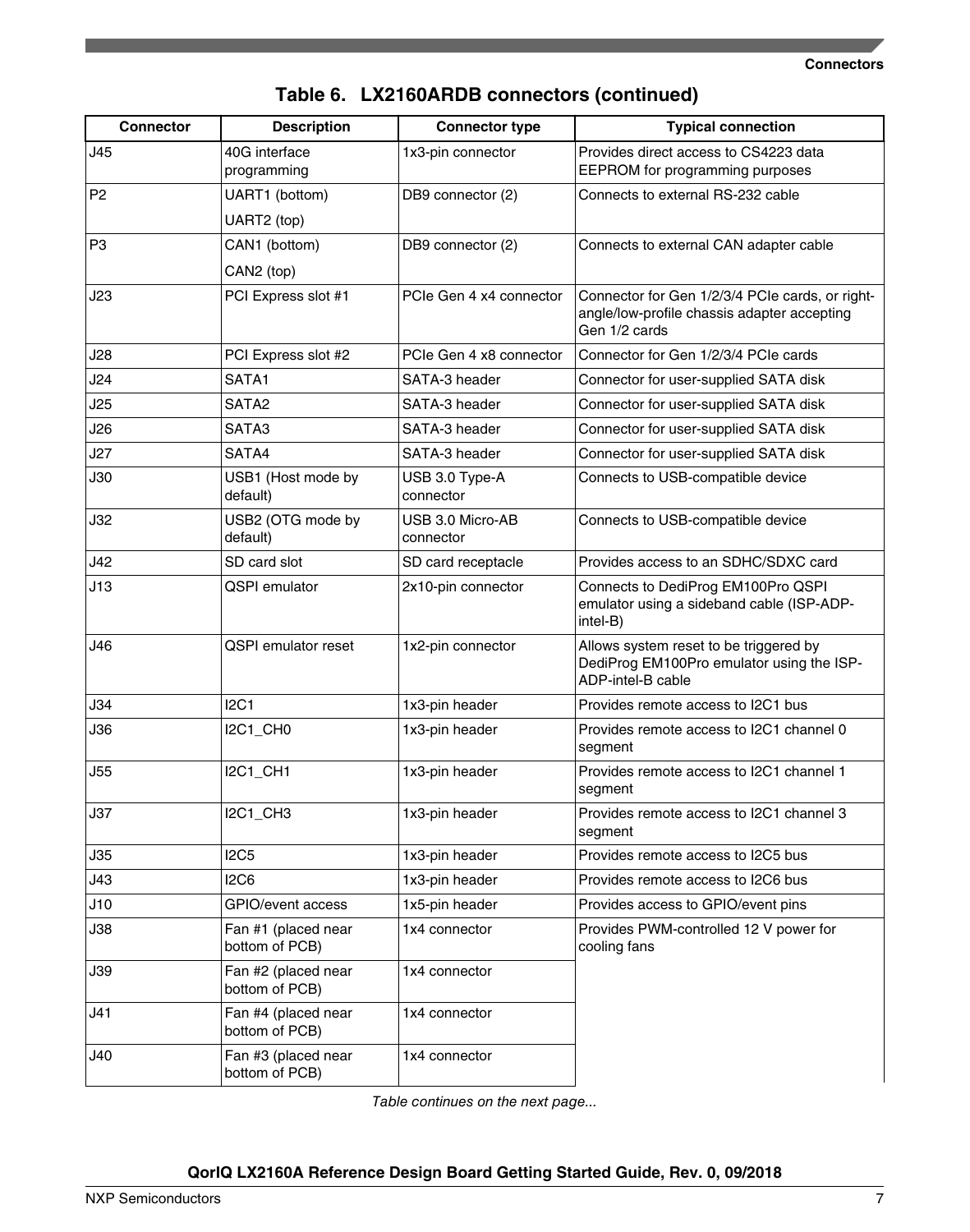<span id="page-7-0"></span>**Jumpers**

| <b>Connector</b> | <b>Description</b>                                       | <b>Connector type</b>                             | <b>Typical connection</b>                                                          |
|------------------|----------------------------------------------------------|---------------------------------------------------|------------------------------------------------------------------------------------|
| 44ل              | Fan #5 (placed near top of $\vert$ 1x4 connector<br>PCB) |                                                   |                                                                                    |
| J54              | Heatsink fan (placed near<br>Fan #5)                     | 1x3 connector                                     |                                                                                    |
| J29              | 1588 test                                                | 2x6-pin header                                    | Provides access to IEEE 1588 pins                                                  |
| J50              | <b>SMA#1</b>                                             | Subminiature version A<br>(SMA) coaxial connector | Provides access to recovered IEEE-1588 clock.<br>J50 is not installed, by default. |
| J52              | <b>SMA #2</b>                                            | SMA coaxial connector                             | J52 is not installed, by default                                                   |
| J14              | DDR4#1 DIMM#1                                            | 288-pin DDR4 UDIMM<br>socket                      | Single/dual rank UDIMM inserted                                                    |
| J15              | DDR4#1 DIMM#2                                            | 288-pin DDR4 UDIMM<br>socket                      | Single/dual rank UDIMM (optional)                                                  |
| J17              | DDR4#2 DIMM#1                                            | 288-pin DDR4 UDIMM<br>socket                      | Single/dual rank UDIMM inserted                                                    |
| J16              | DDR4#2 DIMM#2                                            | 288-pin DDR4 UDIMM<br>socket                      | Single/dual rank UDIMM (optional)                                                  |

### **Table 6. LX2160ARDB connectors (continued)**

## **7 Jumpers**

Jumpers (or shorting headers) are used to select some options that either do not change often or involve power conduction. The LX2160ARDB jumpers are shown in [Figure 4](#page-3-0) and are described in the table below.

|  | Table 7. LX2160ARDB jumpers |  |
|--|-----------------------------|--|
|--|-----------------------------|--|

| Jumper         | <b>Type</b>       | Name/function                                     | <b>Description</b>                                                                                        |
|----------------|-------------------|---------------------------------------------------|-----------------------------------------------------------------------------------------------------------|
| J <sub>6</sub> | 1x2-pin connector | TA_BB_TMP_DETECT_B enable                         | Open: TA_BB_TMP_DETECT_B pin is<br>grounded                                                               |
|                |                   |                                                   | Shorted: TA BB TMP DETECT B pin is<br>powered (default setting)                                           |
| J7             | 1x2-pin connector | VBAT power for TA_BB_VDD<br>enable                | Not supported. Do not install J7. See QorlQ<br>LX2160A Reference Design Board Errata for<br>more details. |
| J8             | 1x2-pin connector | PROG_MTR voltage control (for<br>NXP use only)    | Open: PROG_MTR pin is powered off (default<br>setting)                                                    |
|                |                   |                                                   | Shorted: PROG_MTR pin is powered by OVDD<br>(1.8 V)                                                       |
| J9             | 1x2-pin connector | TA_PROG_SFP voltage control<br>(for NXP use only) | Open: TA_PROG_SFP pin is powered off<br>(default setting)                                                 |
|                |                   |                                                   | Shorted: TA_PROG_SFP pin is powered by<br><b>OVDD (1.8 V)</b>                                             |
| J31            | 1x2-pin connector | USB1 mode setting                                 | Open: USB1 works in Device mode                                                                           |
|                |                   |                                                   | Shorted: USB1 works in Host mode (default)<br>setting)                                                    |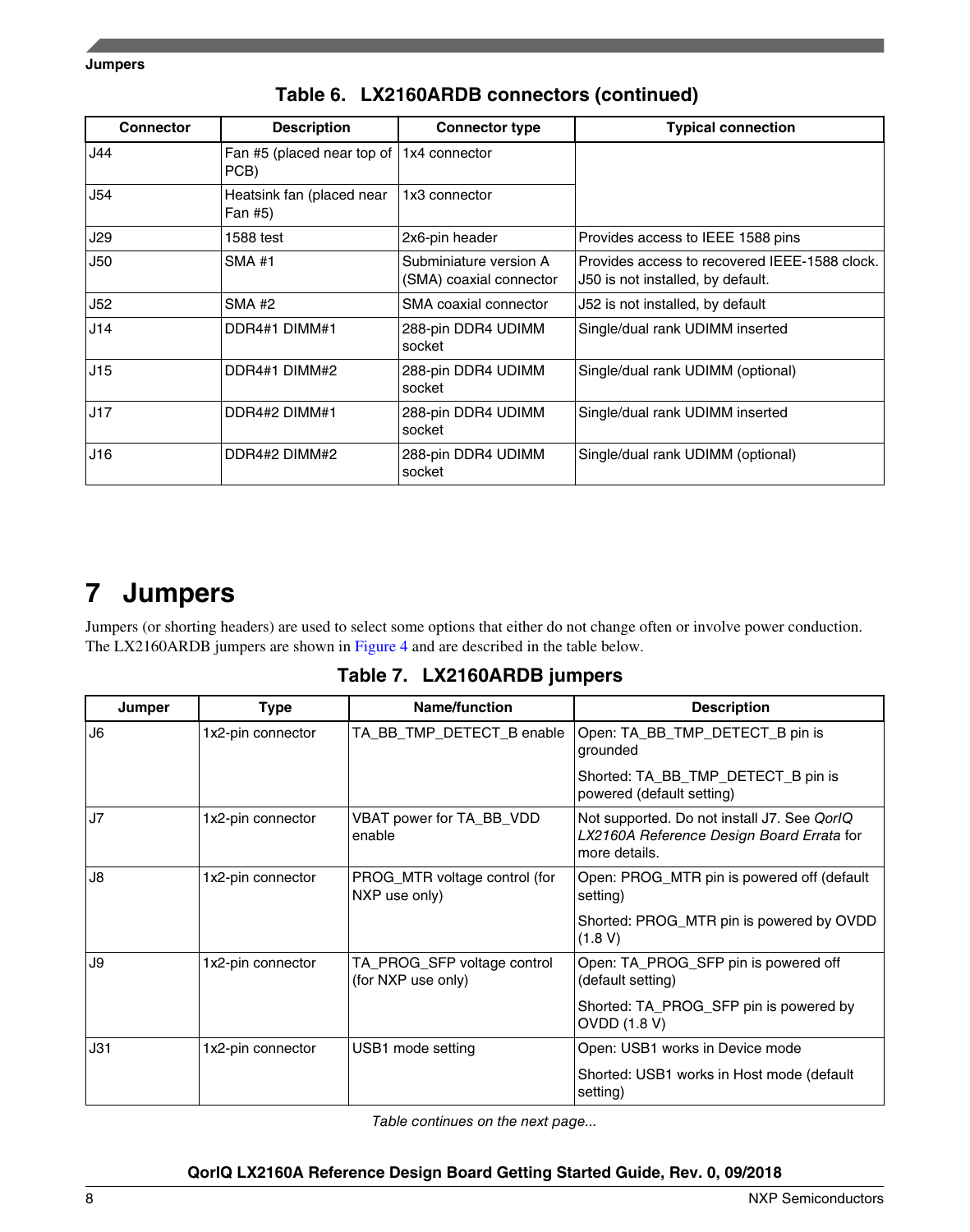| Jumper     | Type              | <b>Name/function</b>    | <b>Description</b>                                            |
|------------|-------------------|-------------------------|---------------------------------------------------------------|
| J33        | 1x2-pin connector | USB2 mode setting       | Open: USB2 works in On-The-Go (OTG) mode<br>(default setting) |
|            |                   |                         | Shorted: USB2 works in Host mode                              |
| J56        | 2x3-pin connector | Inphi CS4223 GUI access | Normal: 1-2 short, 5-6 short (default setting)                |
|            |                   |                         | GUI mode: 1-2 open, 5-6 open                                  |
| <b>J57</b> | 1x2-pin connector | Inphi CS4223 GUI enable | Normal: Open (default setting)                                |
|            |                   |                         | GUI mode: Short                                               |
| <b>J58</b> | 1x2-pin connector | Fan speed               | Open: 100% speed                                              |
|            |                   |                         | Short: 50% speed (default setting)                            |

**Table 7. LX2160ARDB jumpers (continued)**

### **NOTE**

Most of these jumpers are installed during assembly, and they do not require any change.

# **8 LEDs**

The LX2160ARDB has numerous onboard light-emitting diodes (LEDs), which can be used to monitor various system functions, such as power on, reset, board faults, and so on. The information collected from LEDs can be used for debugging purposes. The table below lists all the LEDs present on the LX2160ARDB.

| <b>Reference</b><br>designator | <b>LED</b> color | <b>LED name</b> | Description (when LED is ON)                                                                                                                                                                                                                                          |
|--------------------------------|------------------|-----------------|-----------------------------------------------------------------------------------------------------------------------------------------------------------------------------------------------------------------------------------------------------------------------|
| D <sub>1</sub>                 | Yellow           | PRELOAD         | The PSU-loading FET is active; it may be hot during<br>power-up or shortly afterward. Avoid touching this area.                                                                                                                                                       |
| D <sub>18</sub>                | Blue             | <b>PASS</b>     | The CPLD has completed power and reset sequencing and<br>no errors are detected                                                                                                                                                                                       |
| D <sub>19</sub>                | Yellow           | <b>ASLEEP</b>   | The processor has not exited Sleep mode, which generally<br>indicates:<br>• Improper RCW source selection<br>• Boot memory does not contain a valid RCW/PBL<br>• PLL multipliers in the RCW data are not compatible<br>with the fixed SYSCLK, DDRCLK, or SDCLK values |
| D <sub>20</sub>                | Red              | <b>FAIL</b>     | One of the following has happened:<br>• A thermal over-temperature fault has occurred<br>• One or more power supplies have not started<br>• Software has set the register CTL[0] (FAIL) to<br>indicate a software fault                                               |
| D <sub>21</sub>                | Red              | <b>PORST</b>    | The CPLD is asserting PORESET_B to the processor and<br>is in the process of restarting the system                                                                                                                                                                    |
| D <sub>22</sub>                | Red              | <b>RST REQ</b>  | The processor is asserting RESET_REQ_B. This is<br>typically due to the reasons described for the ASLEEP<br>LED.                                                                                                                                                      |
| D <sub>23</sub>                | Red              | <b>THERM</b>    | Thermal monitors have detected a thermal fault and have<br>shut down the system                                                                                                                                                                                       |

## **Table 8. LX2160ARDB LEDs**

*Table continues on the next page...*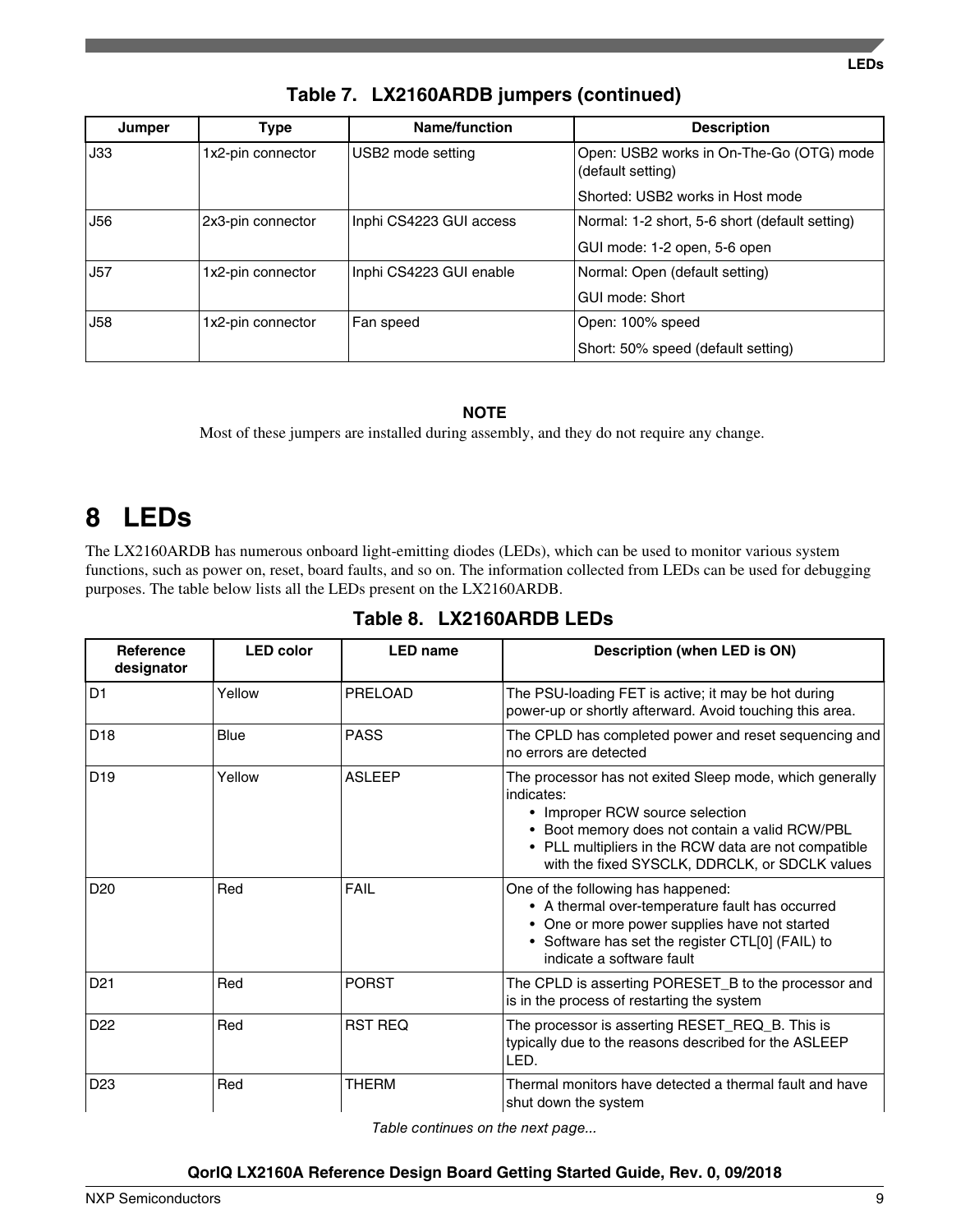|  |  | Table 8. LX2160ARDB LEDs (continued) |  |
|--|--|--------------------------------------|--|
|--|--|--------------------------------------|--|

| Reference<br>designator | <b>LED color</b> | <b>LED</b> name | Description (when LED is ON)                                                                                                                                                                        |
|-------------------------|------------------|-----------------|-----------------------------------------------------------------------------------------------------------------------------------------------------------------------------------------------------|
|                         |                  |                 | NOTE: Unless reprogrammed by user software, the<br>thermal trip point is 85 °C.                                                                                                                     |
| D41                     | Red              | <b>ROTERR</b>   | The processor has been installed in the socket rotated 90,<br>180, or 270 degrees from the pin 1 orientation. The system<br>and device power supplies have been shut down to protect<br>the device. |
| D <sub>24</sub>         | Green            | M7              | General status. See Multi-status LEDs for details.                                                                                                                                                  |
| D <sub>25</sub>         | Green            | M <sub>6</sub>  |                                                                                                                                                                                                     |
| D <sub>26</sub>         | Green            | M5              |                                                                                                                                                                                                     |
| D <sub>27</sub>         | Green            | M4              |                                                                                                                                                                                                     |
| D42                     | Green            | ΜЗ              |                                                                                                                                                                                                     |
| D43                     | Green            | M <sub>2</sub>  |                                                                                                                                                                                                     |
| D45                     | Green            | M <sub>1</sub>  |                                                                                                                                                                                                     |
| D44                     | Green            | МO              |                                                                                                                                                                                                     |
| D <sub>28</sub>         | Green            | 3VSB            | The ATX power supply is supplying 3.3 V "standby power"<br>to the system. The system cannot power up unless this<br>supply is provided.                                                             |
| D <sub>29</sub>         | Green            | 3V3             | 3V3 ATX power supply is operating correctly                                                                                                                                                         |
| D30                     | Green            | <b>VDD</b>      | VDD (processor core) power supply is operating correctly                                                                                                                                            |
| D31                     | Green            | <b>GVDD</b>     | GVDD (DDR4) power supply is operating correctly                                                                                                                                                     |
| D32                     | Green            | SDAV            | SD_AVDD power supply is operating correctly                                                                                                                                                         |
| D33                     | Green            | <b>USBV</b>     | USB_SVDD power supply is operating correctly                                                                                                                                                        |
| D34                     | Green            | <b>OVDD</b>     | OVDD power supply is operating correctly                                                                                                                                                            |
| D35                     | Green            | 0V85            | 0V85 power supply is operating correctly                                                                                                                                                            |
| D36                     | Green            | VTT1            | VTT1 power supply is operating correctly                                                                                                                                                            |
| D37                     | Green            | SDV             | SD_VDD power supply is operating correctly                                                                                                                                                          |
| D38                     | Green            | 2Vx             | 2V1 and 2V5 power supplies are operating correctly                                                                                                                                                  |
| D39                     | Green            | <b>LVX</b>      | 0V9 and 1V2 power supplies are operating correctly                                                                                                                                                  |
| D <sub>5</sub>          | Green            | QSFP            | A QSFP module is installed in the QSFP port                                                                                                                                                         |
| D <sub>9</sub>          | Green            | 25GMAC5         | An SFP module is installed in 25G MAC5 SFP port                                                                                                                                                     |
| D10                     | Green            | 25GMAC6         | An SFP module is installed in 25G MAC6 SFP port                                                                                                                                                     |
| D11                     | Green            | USB1_5V         | 5 V power is supplied to the USB #1 connector for external<br>devices                                                                                                                               |
| D <sub>13</sub>         | Green            | <b>USB2_5V</b>  | 5 V power is supplied to the USB #2 connector for external<br>devices                                                                                                                               |

## **8.1 Multi-status LEDs**

The board includes eight multi-status LEDs that indicate hardware activity; however, software can override these LEDs to use them for debugging purposes. The table below describes the functions of the multi-status LED arrays.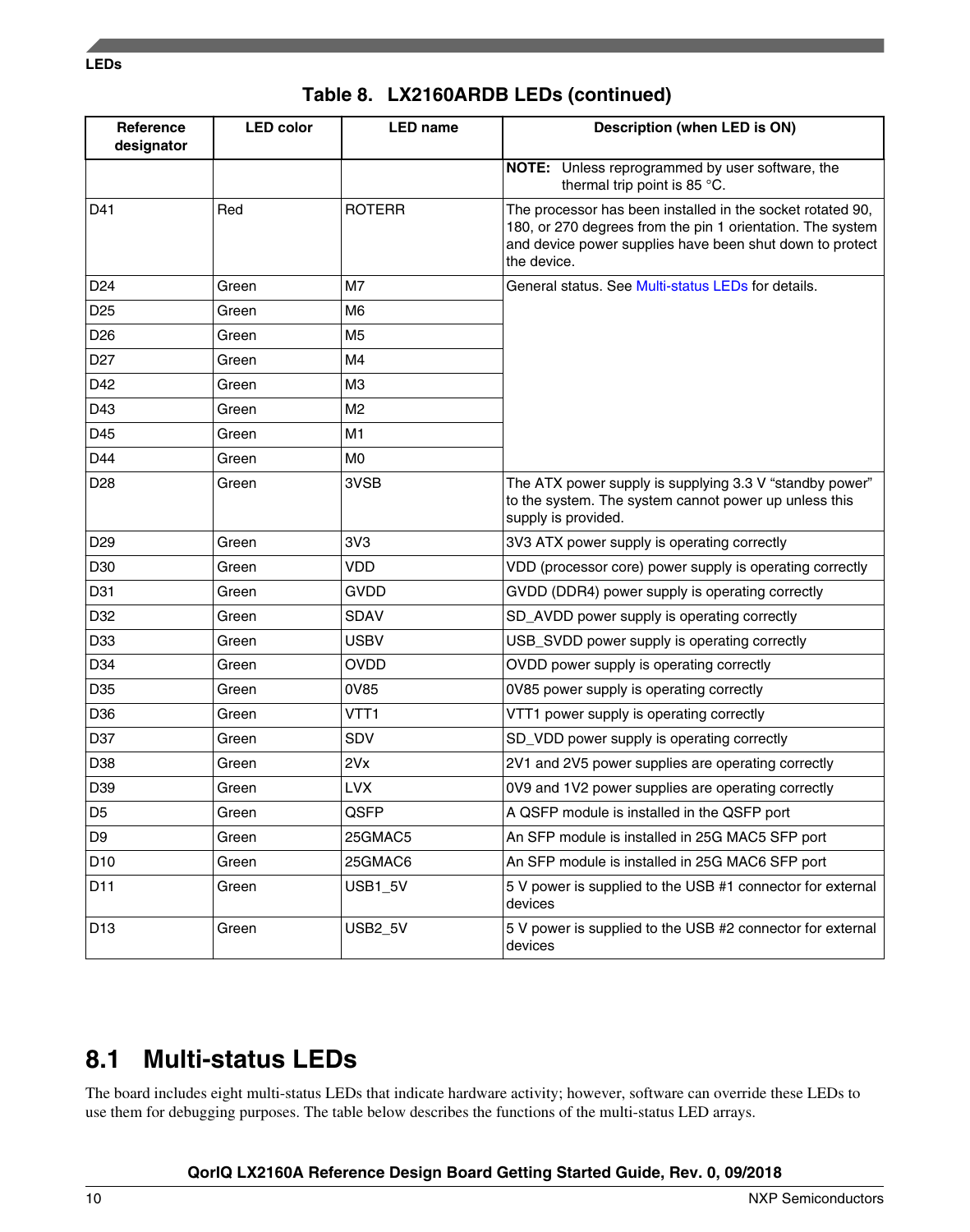| <b>LED</b>     | Startup (from power on to<br>power-up complete + 2 seconds) | Normal (after 2 seconds)                                                           | User-defined (if register<br>$CTL[1] (LED) = 1)$ |
|----------------|-------------------------------------------------------------|------------------------------------------------------------------------------------|--------------------------------------------------|
| M7             | Power Sequencer state                                       | "Idle" pattern, a pattern shown to indicate that the $ M 7:0 $ reflect contents of |                                                  |
| M6             | (see Table 10)                                              | FPGA has completed all startup activities                                          | the LED register                                 |
| M <sub>5</sub> |                                                             |                                                                                    |                                                  |
| M4             |                                                             | Off always                                                                         |                                                  |
| M3             | Reset Sequencer state                                       | Live I2C1_SCL activity                                                             |                                                  |
| M2             | (see Table 11)                                              | Live I2C remote activity                                                           |                                                  |
| M1             |                                                             | Same as M[3:2], except that short pulses are                                       |                                                  |
| MO             |                                                             | stretched to 500 ms for easier detection                                           |                                                  |

## **Table 9. LED array functions**

### **NOTE**

The LX2160ARDB power up voltage sequence diagram (LX2160ARDB Reference Manual) lists the power supplies assigned to each tier.

### **Table 10. Power Sequencer state**

| <b>State</b>   | <b>LED: M[7:4]</b> | <b>Description</b>                                                                             |
|----------------|--------------------|------------------------------------------------------------------------------------------------|
| <b>IDLE</b>    | $1110 = 0xE$       | Waiting for power-on events (for example, switch)                                              |
| WAIT ATX       | $0000 = 0x0$       | Waiting for ATX PSU to report stable                                                           |
| EN_TIER1       | $0001 = 0x1$       | Enable tier 1 PSUs, wait for tier 1 power-good reports                                         |
| EN_TIER2       | $0010 = 0x2$       | Enable tier 2 PSUs, wait for tier 2 power-good reports                                         |
| EN_TIER3       | $0011 = 0x3$       | Enable tier 3 PSUs, wait for tier 3 power-good reports                                         |
| EN_TIER4       | $0100 = 0x4$       | Enable tier 4 PSUs, wait for tier 4 power-good reports                                         |
| WAIT ALL       | $0110 = 0x6$       | Wait for all unmanaged PSUs to report power-good                                               |
| PG_FAIL        | $0111 = 0x7$       | All power supplies were not stable within 1800*30 ns after the last<br>power was enabled       |
| <b>STABLE</b>  | $1000 = 0x8$       | Power sequencing complete. Wait for power-off events.                                          |
| <b>DISABLE</b> | $1101 = 0xD$       | Disable tiers 41 PSUs, in that order, with 1 ms delay                                          |
| <b>FAULT</b>   | $1111 = 0xF$       | Fault occurred. Power supplies were shut down due to thermal<br>faults or die rotation errors. |

| Table 11. Reset Sequencer state |  |  |  |  |
|---------------------------------|--|--|--|--|
|---------------------------------|--|--|--|--|

| <b>State</b>    | <b>LED: M[3:0]</b> | <b>Description</b>                                |
|-----------------|--------------------|---------------------------------------------------|
| <b>IDLE</b>     | $0000 = 0x0$       | Waiting for initial reset events                  |
| <b>RECONFIG</b> | $0010 = 0x2$       | Update configuration from registers               |
| CLOCK_LOCK      | $0101 = 0x5$       | Wait for clock PLLs to stabilize                  |
| RELEASE_ALL     | $0110 = 0x6$       | Release all hardware resets except DUT            |
| RELEASE_DUT     | $0111 = 0x7$       | Release DUT from reset                            |
| <b>STABLE</b>   | $1000 = 0x8$       | Reset sequencing complete. Wait for reset events. |
| RESET_REQ       | $1001 = 0x9$       | Start reset due to DUT RESET REQ B                |

*Table continues on the next page...*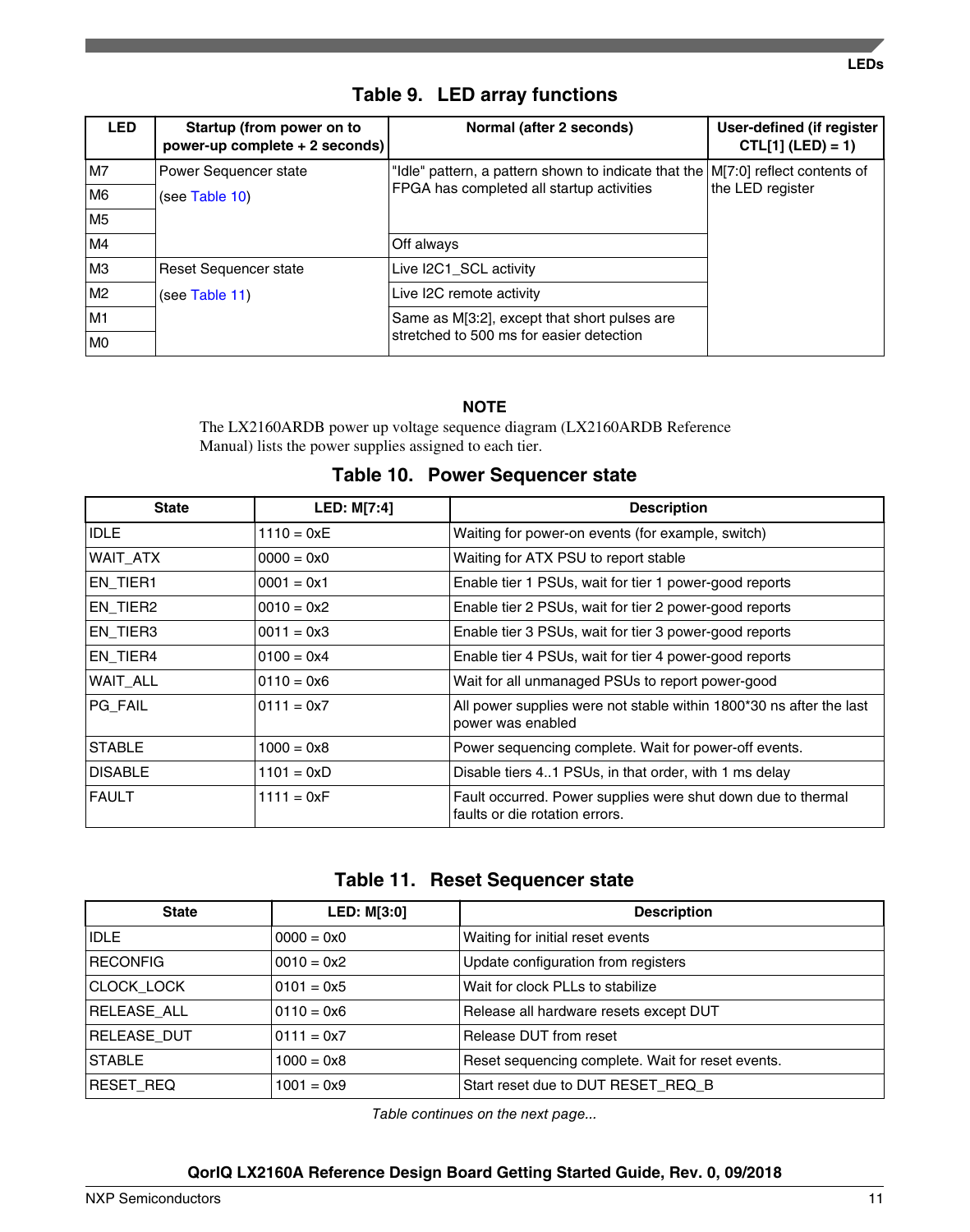| <b>State</b>     | <b>LED: M[3:0]</b>  | <b>Description</b>                                       |
|------------------|---------------------|----------------------------------------------------------|
| <b>PORESET</b>   | $1010 = 0xA$        | Start reset due to JTAG RST B                            |
| <b>RST_WATCH</b> | $1011 = 0xB$        | Start reset due to watchdog timeout                      |
| RST_BY_REG       | $1100 = 0 \times C$ | Start reset due to setting register bit RST_CTL[RST] = 1 |
| RST_BY_SW        | $1101 = 0xD$        | Start reset due to pushbutton switch                     |
| <b>RECONFIG</b>  | $1110 = 0xE$        | Start reset due to reconfig request via RCFG[GO] = 1     |
| POST_RST         | $1111 = 0xF$        | Wait for reset requests to clear                         |

**Table 11. Reset Sequencer state (continued)**

## **9 DIP switches**

The LX2160ARDB provides dual inline package (DIP) switches to allow easy configuration of the system for the most popular board options. These switches are stored in BRDCFG and DUTCFG registers by CPLD before being used, allowing software (either local or remote) to reconfigure the system as needed.

The table below explains the DIP switches available in the LX2160ARDB. For each DIP switch:

- If the switch is up (on), the value is 1
- If the switch is down (off), the value is 0

| <b>Switch</b> | <b>Supported function</b>                  |                                                                                                                                                                                                                                                             | <b>Description</b> |                                                                |                                          |
|---------------|--------------------------------------------|-------------------------------------------------------------------------------------------------------------------------------------------------------------------------------------------------------------------------------------------------------------|--------------------|----------------------------------------------------------------|------------------------------------------|
| SW1[1:4]      | <b>RCW</b> fetch location                  |                                                                                                                                                                                                                                                             | SW_RCW_SRC[3:0]    |                                                                |                                          |
|               | CFG_RCW_SRC[3:0]                           | • 0000: Hard-coded RCW<br>• 1000: SDHC1: SD card<br>$\bullet$ 1001: SDHC2: eMMC<br>$\bullet$ 1010: I2C boot EEPROM<br>$\bullet$ 1100: XSPI sNAND, 2 KB pages<br>• 1101: XSPI sNAND, 4 KB pages<br>• 1111: XSPI serial NOR, 24-bit address (default setting) |                    |                                                                |                                          |
| SW1[5]        | Reset mode                                 | SW RST MODE                                                                                                                                                                                                                                                 |                    |                                                                |                                          |
|               | RESET_REQ_B                                | • 0: Ignore RESET_REQ_B<br>setting)                                                                                                                                                                                                                         |                    | • 1: Trigger system reset on assertion of RESET_REQ_B (default |                                          |
| SW1[6:8]      | XSPI_A device mapping<br>CFG_XSPI_MAP[3:0] | SW XMAP[2:0]: Controls how XSPI A chip-selects are connected to<br>devices/peripherals.                                                                                                                                                                     |                    |                                                                |                                          |
|               |                                            | <b>Bit value</b>                                                                                                                                                                                                                                            | XSPI_A_CS0         | <b>XSPI A CS1</b>                                              | <b>Description</b>                       |
|               |                                            | 000 (default<br>setting)                                                                                                                                                                                                                                    | DEV#0              | DEV#1                                                          | Boot from default<br>flash memory        |
|               |                                            | 001                                                                                                                                                                                                                                                         | DEV#1              | DEV#0                                                          | Boot from<br>alternative flash<br>memory |

**Table 12. Switch settings**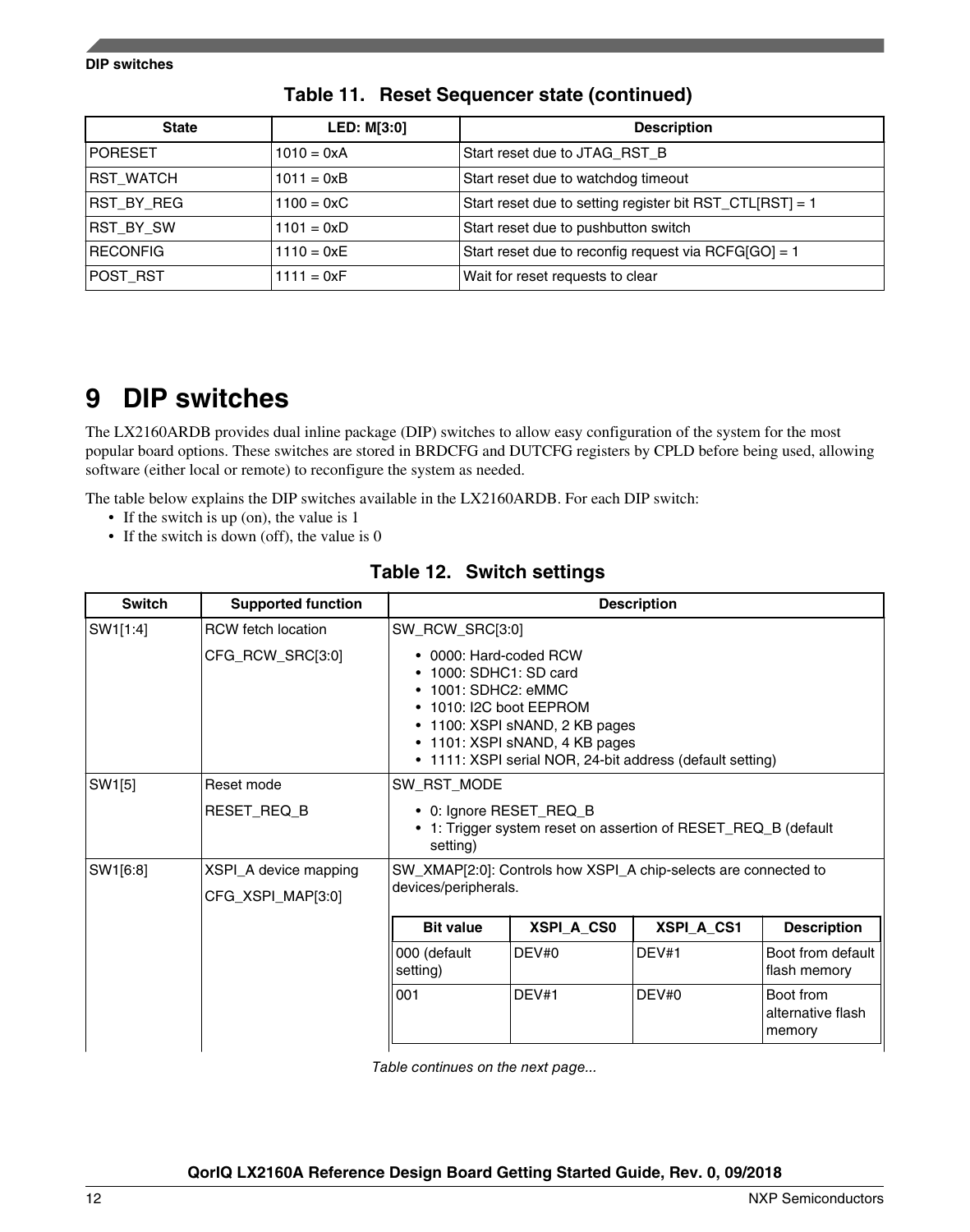| <b>Switch</b> | <b>Supported function</b>      | <b>Description</b>                                                                                                                                                                             |                                        |                                                                  |                                                                       |
|---------------|--------------------------------|------------------------------------------------------------------------------------------------------------------------------------------------------------------------------------------------|----------------------------------------|------------------------------------------------------------------|-----------------------------------------------------------------------|
|               |                                | <b>Bit value</b>                                                                                                                                                                               | XSPI_A_CS0                             | XSPI_A_CS1                                                       | <b>Description</b>                                                    |
|               |                                | 010                                                                                                                                                                                            | <b>QSPI</b> emulator                   | DEV#0                                                            | Boot from QSPI<br>emulator,<br>program default<br>flash memory        |
|               |                                | 011                                                                                                                                                                                            | <b>QSPI</b> emulator                   | DEV#1                                                            | Boot from QSPI<br>emulator,<br>program<br>alternative flash<br>memory |
|               |                                | 100                                                                                                                                                                                            | DEV#0                                  | <b>QSPI</b> emulator                                             | <b>Emulator access</b>                                                |
| SW2[1]        | PCIe Spread-Spectrum<br>enable | SW_SPREAD                                                                                                                                                                                      |                                        | • 0: 100 MHz clocks for PCIe slots are fixed (default setting)   |                                                                       |
|               | CFG_SPREAD                     |                                                                                                                                                                                                |                                        | • 1: 100 MHz clocks for PCIe slots are spread-spectrum modulated |                                                                       |
| SW2[2]        | CS4223 configuration           | SW_P40IN                                                                                                                                                                                       |                                        |                                                                  |                                                                       |
|               | CFG_40GE_ROM                   | • 0: CS4223 40 GbE PHY is not self-configured (default setting)<br>• 1: CS4223 40 GbE PHY is self-configured on reset                                                                          |                                        |                                                                  |                                                                       |
| SW2[3]        | PCIe slot clock enable         | <b>SW_SLOTCLK</b>                                                                                                                                                                              |                                        |                                                                  |                                                                       |
|               | CFG_CLKEN_SLOT[1:2]_B          | • 0: PCIe slots are clocked only when a card is installed (default setting)<br>• 1: PCIe slots are clocked always                                                                              |                                        |                                                                  |                                                                       |
| SW2[4]        | CS4223 MDC clock<br>generation | SW MDC40G EN<br>• 0: CS4223 does not receive clock during PORESET_B (default setting)<br>• 1: CS4223 receives ~1 MHz clock during PORESET_B                                                    |                                        |                                                                  |                                                                       |
| SW2[5]        | SDHC voltage control           | SW_SDHC_VCTL<br>• 0: EVDD switches between 1.8 V and 3.3 V as required (default<br>setting)<br>• 1: EVDD locked to 1.8 V only. Only low-voltage (LV) SDHC cards are<br>supported in this mode. |                                        |                                                                  |                                                                       |
| SW2[6]        | Unused                         | SW_ENGUSE0                                                                                                                                                                                     |                                        |                                                                  |                                                                       |
|               | CFG_ENG_USE0                   | Reserved with 1 as the default setting                                                                                                                                                         |                                        |                                                                  |                                                                       |
| SW2[7]        | Unused                         | SW_ENGUSE1                                                                                                                                                                                     |                                        |                                                                  |                                                                       |
|               | CFG_ENG_USE1                   |                                                                                                                                                                                                | Reserved with 1 as the default setting |                                                                  |                                                                       |
| SW2[8]        | DDR clock source selection     | <b>SW ENGUSE2</b>                                                                                                                                                                              |                                        |                                                                  |                                                                       |
|               | CFG_ENG_USE2                   | • 0: DDR clocked from DDRCLK pin (default setting)<br>• 1: DDR clocked from differential SYSCLK                                                                                                |                                        |                                                                  |                                                                       |
| SW3[1:3]      | Device type selection          | $SW_TESTSEL_B + SW_SVR[0:1]$                                                                                                                                                                   |                                        |                                                                  |                                                                       |
|               | TEST_SEL_B,<br>CFG_SVR[0:1]    | • 011: LX2120A/E<br>• 101: LX2080C/E<br>• 111: LX2160A/E (default setting)<br>• All other values are reserved                                                                                  |                                        |                                                                  |                                                                       |
| SW3[4]        | SoC use                        | SW_SOCUSE                                                                                                                                                                                      |                                        |                                                                  |                                                                       |
|               | CFG_SOC_USE                    | • 1: Normal mode (default setting)                                                                                                                                                             |                                        |                                                                  |                                                                       |
|               |                                | <b>NOTE:</b> Do not change the default setting of this switch.                                                                                                                                 |                                        |                                                                  |                                                                       |
| SW3[5:6]      | CPU device override            | SW_CPU_SEL                                                                                                                                                                                     |                                        |                                                                  |                                                                       |

## **Table 12. Switch settings (continued)**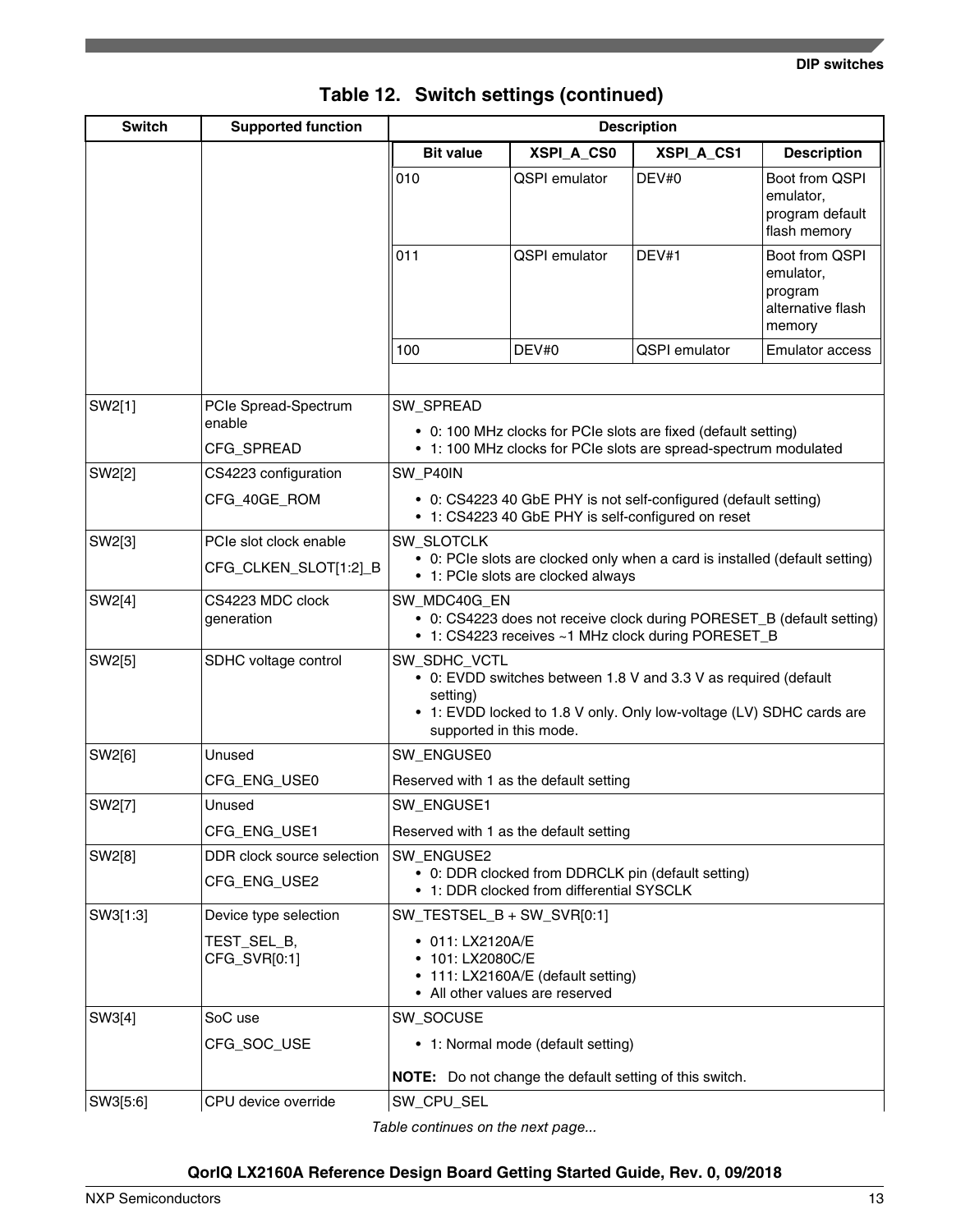<span id="page-13-0"></span>

| <b>Switch</b> | <b>Supported function</b>                           | <b>Description</b>                                                                                                                                                                                  |
|---------------|-----------------------------------------------------|-----------------------------------------------------------------------------------------------------------------------------------------------------------------------------------------------------|
|               |                                                     | • 00: Override to LS2-family device<br>• 01: Override to LX2-family device<br>• 10: Reserved<br>• 11: Reserved (default setting)<br>NOTE: This switch's settings are ignored if SW3[7] is set to 0. |
| SW3[7]        | Force CPU selection                                 | SW_CPU_FORCE<br>• 0: Normal mode (default setting)<br>• 1: Use SW_CPU_SEL instead of CPU_ID<br><b>NOTE:</b> Do not change the default setting of this switch.                                       |
| SW3[8]        | Unused                                              | Reserved with 0 as the default setting                                                                                                                                                              |
| SW4[1]        | Bypass mode                                         | SW_BYPASS_B<br>• 0: Disable thermal monitors and other alarms<br>• 1: Normal operation (default setting)                                                                                            |
| SW4[2]        | Automatic power on                                  | SW_AUTO_ON<br>• 0: Normal power on/off (default setting)<br>• 1: Always power up                                                                                                                    |
| SW4[3]        | System configuration write<br>protect<br>CFG MEM WP | SW_CFG_WP<br>• 0: Allow writes to SYSID and I2C flash<br>• 1: Write-protect SYSID and I2C flash (default setting)                                                                                   |
| SW4[4]        | JTAG Scan mode<br>TBSCAN_EN_B                       | SW_TBSCAN<br>• 0: Boundary Scan mode<br>• 1: Debugging mode (default setting)                                                                                                                       |
| SW4[5]        | Boot Box mode                                       | SW_BOOTBOX_B<br>• 0: Enable Boot Box mode<br>• 1: Normal operating mode (default setting)                                                                                                           |
| SW4[6]        | VDD power enable                                    | SW VDD DIS<br>• 0: Enable VDD power supply (default setting)<br>• 1: Disable VDD power supply                                                                                                       |
| SW4[7:8]      | General purpose                                     | SW_GPIN[7:6]                                                                                                                                                                                        |
|               | CFG_GPIN[7:6]                                       | • 00: Software or end-user defined (default setting)                                                                                                                                                |

## **Table 12. Switch settings (continued)**

The table below summarizes the default switch settings of the LX2160ARDB DIP switches.

### **Table 13. Default switch settings**

| <b>DIP switch</b> | <b>Default setting</b> |
|-------------------|------------------------|
| SW1               | 1111 1000              |
| SW <sub>2</sub>   | 0000 0110              |
| SW3               | 1111 1100              |
| SW4               | 1011 1000              |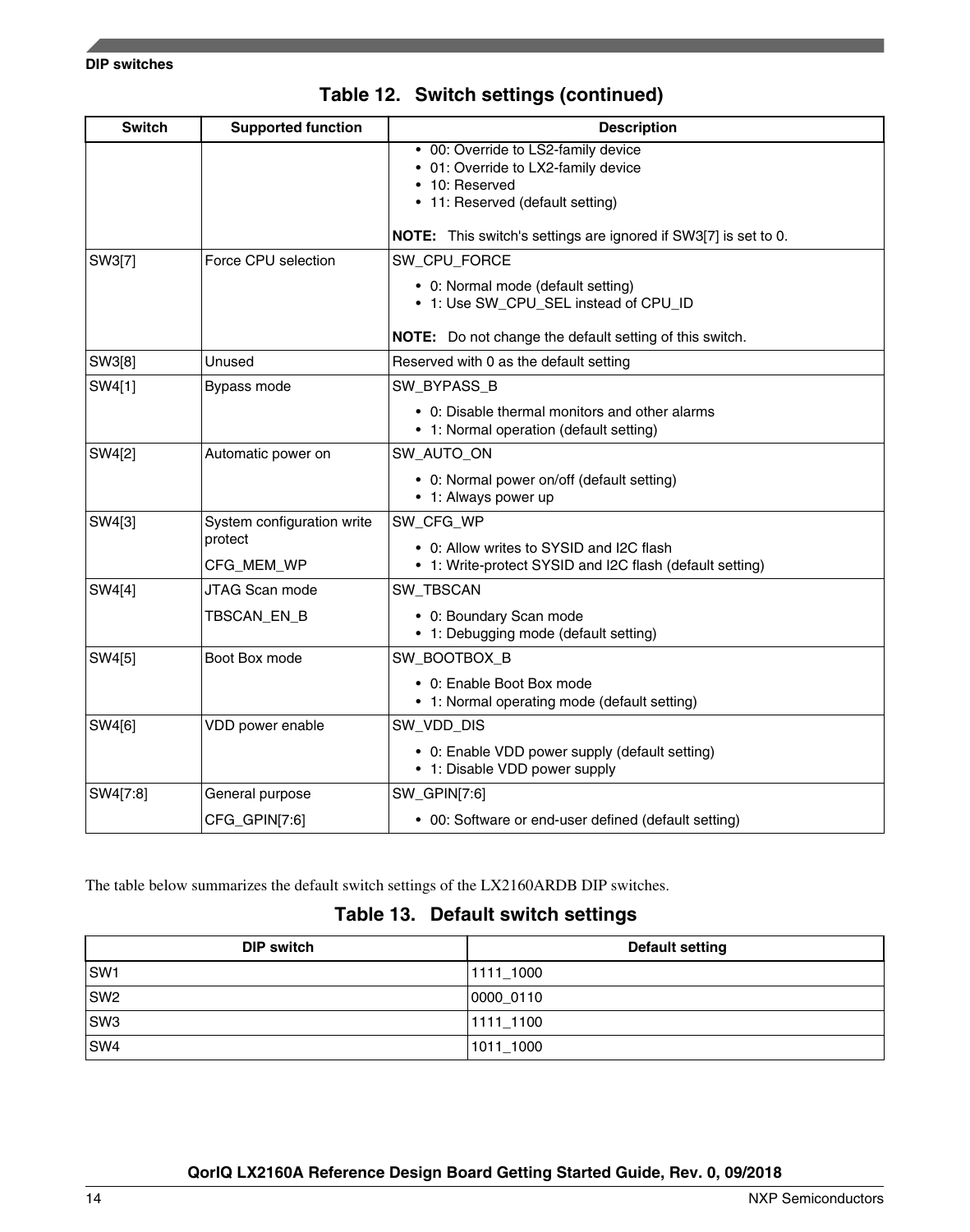<span id="page-14-0"></span>This section explains:

- Prerequisites
- Booting LX2160ARDB

## **10.1 Prerequisites**

To set up your LX2160ARDB, you need the items listed in the table below.

| <b>Item</b>                                                    | Available in<br>board kit? | Purpose / required action                                                                                                                                                                                                                                                                                      |  |  |  |
|----------------------------------------------------------------|----------------------------|----------------------------------------------------------------------------------------------------------------------------------------------------------------------------------------------------------------------------------------------------------------------------------------------------------------|--|--|--|
|                                                                | <b>Hardware</b>            |                                                                                                                                                                                                                                                                                                                |  |  |  |
| Host computer system capable of<br>running a terminal emulator | <b>No</b>                  | Host computer (for example, Windows PC, Linux system, or Mac) to<br>control and monitor the LX2160ARDB from the serial console via a<br>serial terminal emulator, such as Tera Term.<br><b>NOTE:</b> You can also use a Linux machine to connect to the board<br>console via a Linux utility, such as minicom. |  |  |  |
| AC power cord                                                  | Yes                        | To connect the board to AC power supply                                                                                                                                                                                                                                                                        |  |  |  |
| DB9 female to DB9 female serial<br>cable                       | Yes                        | To make a console connection from UART1 port of the board                                                                                                                                                                                                                                                      |  |  |  |
| USB-to-serial adapter                                          | <b>No</b>                  | To connect the serial port of DB9 cable to the USB port of the host<br>computer                                                                                                                                                                                                                                |  |  |  |
| Cat-6 Ethernet cable                                           | Yes                        | To connect the board to network to get updated board software                                                                                                                                                                                                                                                  |  |  |  |
| CodeWarrior TAP (optional)                                     | <b>No</b>                  | To debug and control the board using the CodeWarrior IDE                                                                                                                                                                                                                                                       |  |  |  |
|                                                                |                            | <b>Software</b>                                                                                                                                                                                                                                                                                                |  |  |  |
| USB to serial/UART/RS-232 driver                               | No                         | Download and install on the host computer from Internet                                                                                                                                                                                                                                                        |  |  |  |
| Tera Term (serial terminal<br>emulator)                        | <b>No</b>                  | Download and install on the host computer from Internet                                                                                                                                                                                                                                                        |  |  |  |
| <b>TFTP</b> server                                             | No                         | Download and install on the host computer from Internet                                                                                                                                                                                                                                                        |  |  |  |

## **10.2 Booting LX2160ARDB**

When power is supplied to the board, then the boot loader (U-Boot) image located in FlexSPI NOR flash DEV#0 runs, if the board is configured with the default switch settings.

Follow these steps to boot the board:

- 1. Ensure that you have met the prerequisites described in Table 14.
- 2. Open the chassis top cover and ensure that the board is configured with the default switch settings, as mentioned in [Table 13](#page-13-0).
- 3. Verify that the board has default jumper settings (see [Jumpers](#page-7-0)).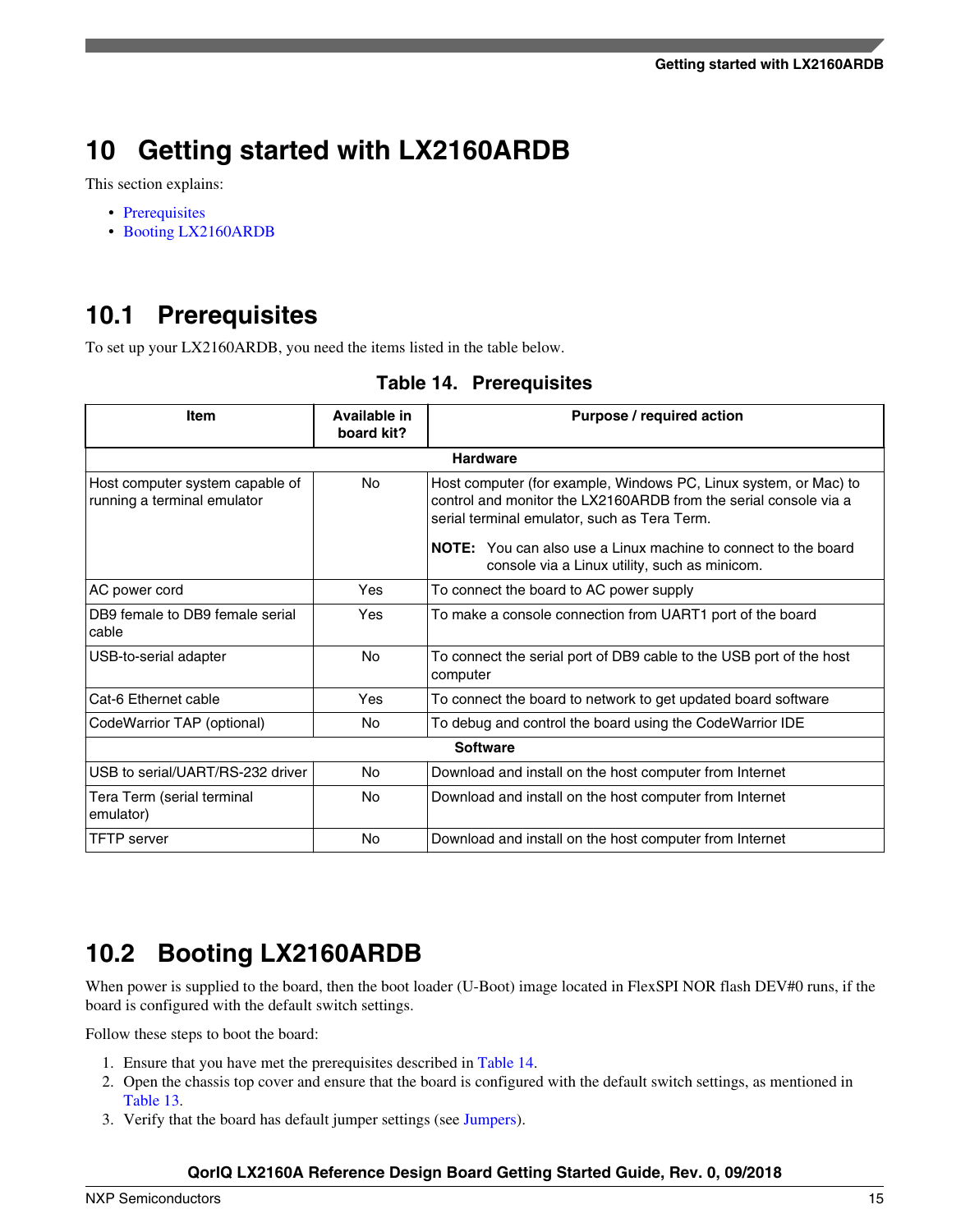4. Connect one end of the AC power cord to the wall mount power switch and the other end of the cable to the power jack available on the chassis back panel, as shown in the figure below.





## **Figure 6. Power supply connection**

### **NOTE**

As a precautionary step, the power switch mounted on the wall (if available) must be turned off before connecting the power cord.

5. Turn on the wall mount power switch. The D28 LED (3VSB) turns ON when the standby power is available (see fgure below).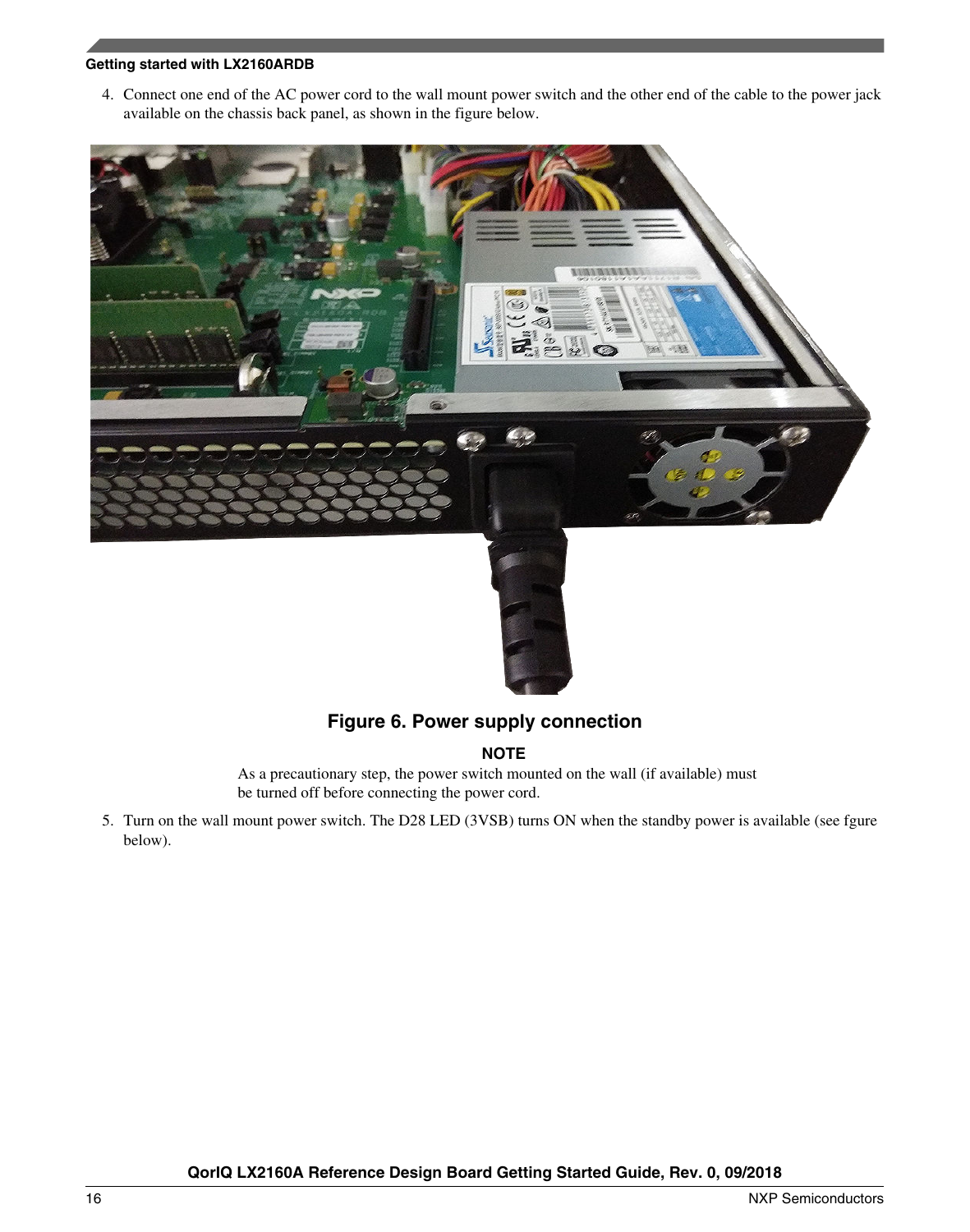

D28 LED

### **Figure 7. Standby power indicator**

6. Connect one end of the DB9 female to DB9 female cable to the UART1 port available on chassis front panel (see figure below) and the other end of the cable to the USB-to-serial adapter. Connect the other end of the USB-to-serial adapter to the USB port of the host machine. This connection allows you to make a console connection between the board and host computer to see the console output.



### **Figure 8. Console connection**

7. Optionally, connect the CodeWarrior TAP to the board by performing the following steps:

### **NOTE**

Follow the instructions included with the CodeWarrior package to set up the environment and host attachment, such as USB and Ethernet.

- a. Connect the 10-pin micro adapter (CWH-CTP-CTX10-YE), provided with the CodeWarrior TAP, to the CodeWarrior TAP.
- b. Connect one end of the 10-wire cable (gray ribbon cable) to the 10-pin micro adapter (both ends of the wire are keyed and can be connected on either side).
- c. Connect the other end of the 10-wire cable to the 10-pin Arm JTAG header (J11) on the board, as shown in the figure below.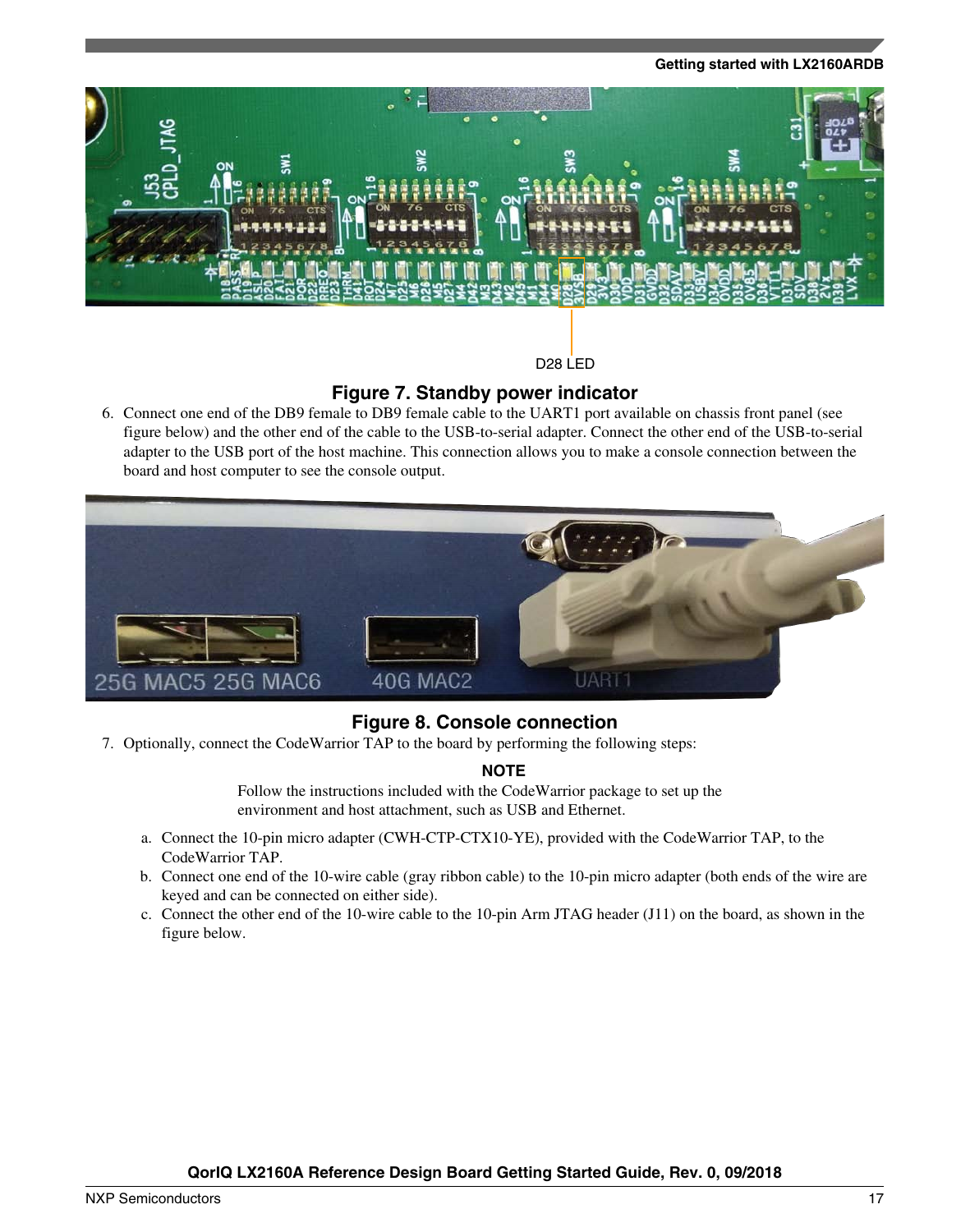

### **Figure 9. CodeWarrior TAP connection**

#### **NOTE**

Pin 1 of the gray ribbon cable connector should align with pin 1 of the debug port header on the board.

- 8. Optionally, connect the Ethernet cable if you want to connect your board to the network, for example, for obtaining latest board software and updating board images.
- 9. Set up Tera Term on the host computer:
	- a. Start Tera Term. The Tera Term console appears along with the **Tera Term: New connection** dialog.
	- b. On the **Tera Term: New connection** dialog, select the **Serial** option, and ensure that **COM: USB-to-Serial Comm Port** is selected in the **Port** menu.
	- c. Click **OK** to close the **Tera Term: New connection** dialog.
	- d. Choose **Setup > Serial port** from the Tera Term console menu bar. The **Tera Term: Serial port setup** dialog appears.
	- e. On the **Tera Term: Serial port setup** dialog, configure the serial port of the host computer with the following settings:
		- Baud rate: 115200
		- Data: 8 bit
		- Parity: none
		- Stop: 1 bit
		- Flow control: none
	- f. Click **OK** to close the **Tera Term: Serial port setup** dialog and complete setting up Tera Term. This configuration sets a console connection between the board and the host computer.
- 10. Press the power button available on the chassis front panel. The status LEDs on the PCB run through various patterns while powering up the board. The board boots up and the console shows the U-Boot messages as given below:

```
U-Boot 2017.07+fsl+g3861b57 (Sep 10 2018 - 00:49:18 +0000)
SoC: LX2160ACE Rev1.0 (0x87360010)
Clock Configuration:
        CPU0(A72):1900 MHz CPU1(A72):1900 MHz CPU2(A72):1900 MHz
        CPU3(A72):1900 MHz CPU4(A72):1900 MHz CPU5(A72):1900 MHz
        CPU6(A72):1900 MHz CPU7(A72):1900 MHz CPU8(A72):1900 MHz
        CPU9(A72):1900 MHz CPU10(A72):1900 MHz CPU11(A72):1900 MHz
```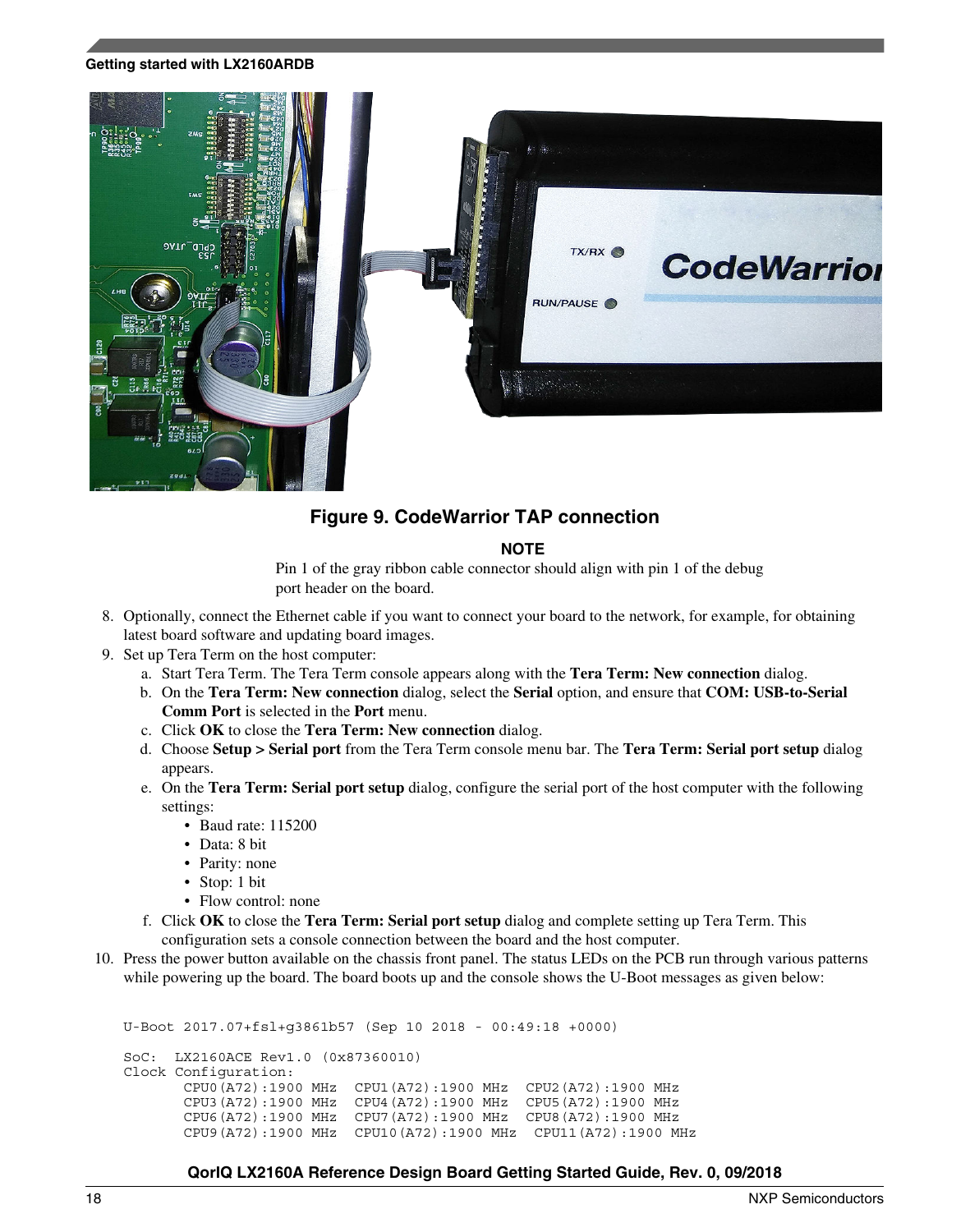```
 CPU12(A72):1900 MHz CPU13(A72):1900 MHz CPU14(A72):1900 MHz
        CPU15(A72):1900 MHz
        Bus: 600 MHz DDR: 2600 MT/s
Reset Configuration Word (RCW):
        00000000: 4c6b6b30 244c004c 00000000 00000000
        00000010: 00000000 0e010000 00000000 00000000
        00000020: 010001a0 00002580 00000000 00000096
        00000030: 00000000 00000000 00000000 00000000
        00000040: 00000000 00000000 00000000 00000000
        00000050: 00000000 00000000 00000000 00000000
        00000060: 00000000 00000000 00027000 00000000
        00000070: 08b30010 001d0020
Model: NXP Layerscape LX2160ARDB Board
Board: LX2160ACE Rev1.0-RDB, Board version: B, boot from FlexSPI DEV#0
FPGA: v1.8
SERDES1 Reference: Clock1 = 161.13MHz Clock2 = 161.13MHz
SERDES2 Reference: Clock1 = 100MHz Clock2 = 100MHz
SERDES3 Reference: Clock1 = 100MHz Clock2 = 100Hz
I2C: ready
DRAM: Initializing DDR....using SPD
Detected UDIMM 18ASF1G72AZ-2G6B1
Detected UDIMM 18ASF1G72AZ-2G6B1
DDR4(0) UDIMM with 2-rank 64-bit bus (x8)
DDR4(1) UDIMM with 2-rank 64-bit bus (x8)
15.9 GiB
DDR 15.9 GiB (DDR4, 64-bit, CL=19, ECC on)
        DDR Controller Interleaving Mode: 256B
        DDR Chip-Select Interleaving Mode: CS0+CS1
VID: Core voltage after adjustment is at 799 mV
PPA Firmware: Version fsl-sdk-v2.0-1703-137-gb0a07cf
Using SERDES1 Protocol: 19 (0x13)
Using SERDES2 Protocol: 5 (0x5)
Using SERDES3 Protocol: 2 (0x2)
MMC: FSL SDHC: 0, FSL SDHC: 1
SF: Detected mt35xu512g with page size 256 Bytes, erase size 128 KiB, total 64 MiB
EEPROM: NXID v1
In: serial@21c0000
Out: serial@21c0000<br>Err: serial@21c0000
     serial@21c0000
SATA link 0 timeout.
AHCI 0001.0301 32 slots 1 ports 6 Gbps 0x1 impl SATA mode
flags: 64bit ncq pm clo only pmp fbss pio slum part ccc apst
Found 0 device(s).
SCSI: Net:
CS4223: Using software initialization...
FSL MDIO1:0 is connected to DPMAC5@25q-aui. Reconnecting to DPMAC6@25q-aui
PCIe0: pcie@3400000 disabled
PCIe1: pcie@3500000 disabled
PCIe2: pcie@3600000 Root Complex: x1 gen1
PCIe3: pcie@3700000 disabled
PCIe4: pcie@3800000 Root Complex: no link
PCIe5: pcie@3900000 disabled
e1000: 68:05:ca:15:c5:39
        DPMAC2@xlaui4, DPMAC3@xgmii, DPMAC4@xgmii, DPMAC5@25g-aui, DPMAC6@25g-aui, 
DPMAC17@rgmii-id, DPMAC18@rgmii-id, e1000#0
crc32+
fsl-mc: Booting Management Complex ... SUCCESS
fsl-mc: Management Complex booted (version: 10.11.0, boot status: 0x1)
Hit any key to stop autoboot: 0
=
```
#### **NOTE**

The above U-Boot log is an example log; the actual U-Boot log may vary slightly depending on the BSP version available with the board.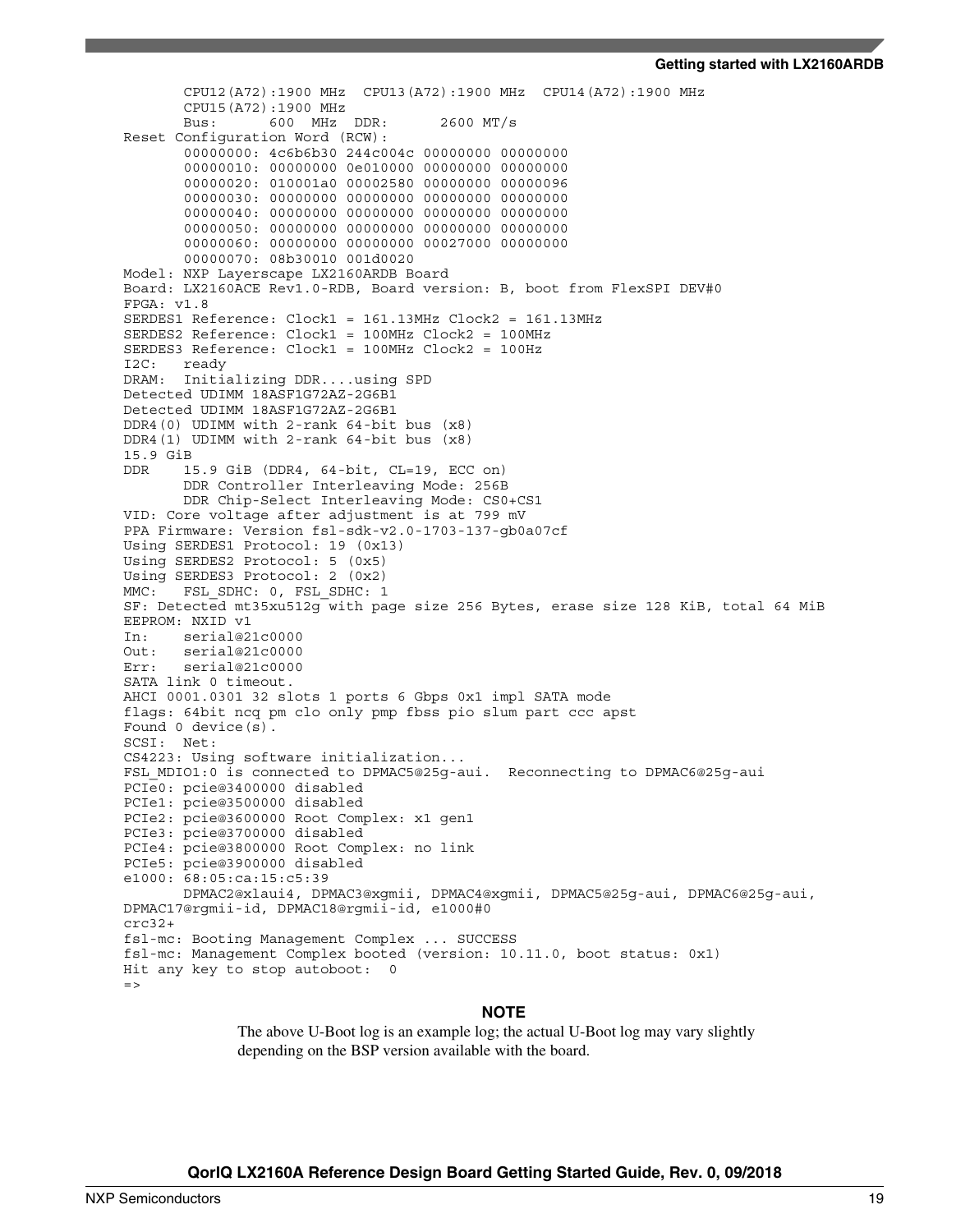# <span id="page-19-0"></span>**11 Ethernet port mapping**

The LX2160ARDB has seven Ethernet ports that are available on the chassis front panel (see [Figure 1\)](#page-2-0). Each Ethernet port is marked with a label on the chassis front panel. Each port is assigned with a name in U-Boot that displays in U-Boot log (see [Booting LX2160ARDB\)](#page-14-0). The mapping of Ethernet port names between chassis and U-Boot is shown in the table below.

| Identifier on board | Port name on chassis | Interface name in U-Boot | <b>Description</b>    |
|---------------------|----------------------|--------------------------|-----------------------|
| J18                 | 40G MAC2             | DPMAC2@xlaui4            | 40G MAC2 QSFP+ port   |
| J21                 | 10G MAC3             | DPMAC3@xgmii             | 10G MAC3 USXGMII port |
| <b>J22</b>          | <b>10G MAC4</b>      | DPMAC4@xgmii             | 10G MAC4 USXGMII port |
| J19                 | <b>25G MAC5</b>      | DPMAC5@25g-aui           | 25G MAC5 SFP port     |
|                     | <b>25G MAC6</b>      | DPMAC6@25g-aui           | 25G MAC6 SFP port     |
| IP1                 | <b>1G MAC17</b>      | DPMAC17@rgmii-id         | 1G MAC17 RGMII port   |
|                     | <b>1G MAC18</b>      | DPMAC18@rgmii-id         | 1G MAC18 RGMII port   |

**Table 15. Ethernet port mapping**

### **NOTE**

DPMAC is a DPAA2 object that identifies the physical interface.

In Linux, only one MAC is enabled by default as a standard kernel Ethernet interface. This interface is named ni0 by default and it is created automatically by the default data path layout (DPL) prior to Linux boot.

## **12 Flash image layout**

The table below shows the memory layout of various firmware stored in FlexSPI flash device and SD memory card on the LX2160ARDB.

|                                 | <b>Definition</b>     | Max. size | <b>FlexSPI NOR flash</b><br>offset | SD card start block<br>number |
|---------------------------------|-----------------------|-----------|------------------------------------|-------------------------------|
| <b>RCW+PBI</b>                  |                       | 1 MB      | 0x00000000                         | 0x00008                       |
| Boot firmware (U-Boot)          |                       | 2 MB      | 0x00100000                         | 0x00800                       |
| Boot firmware environment       |                       | I MB      | 0x00300000                         | 0x01800                       |
| <b>PPA</b> firmware             |                       | 2 MB      | 0x00400000                         | 0x02000                       |
| DDR PHY firmware (firmware.itb) |                       | 1 MB      | 0x00800000                         | 0x04000                       |
| DPAA2 MC firmware               |                       | 3 MB      | 0x00A00000                         | 0x05000                       |
| DPAA2 DPL                       |                       | MВ        | 0x00D00000                         | 0x06800                       |
| DPAA2 DPC                       |                       | 1 MB      | 0x00E00000                         | 0x07000                       |
| Kernel                          | kernel-lx2160ardb.itb | 16 MB     | 0x01000000                         | 0x08000                       |
| <b>Ramdisk RFS</b>              |                       | 32 MB     | 0x02000000                         | 0x10000                       |

### **Table 16. Flash image layout**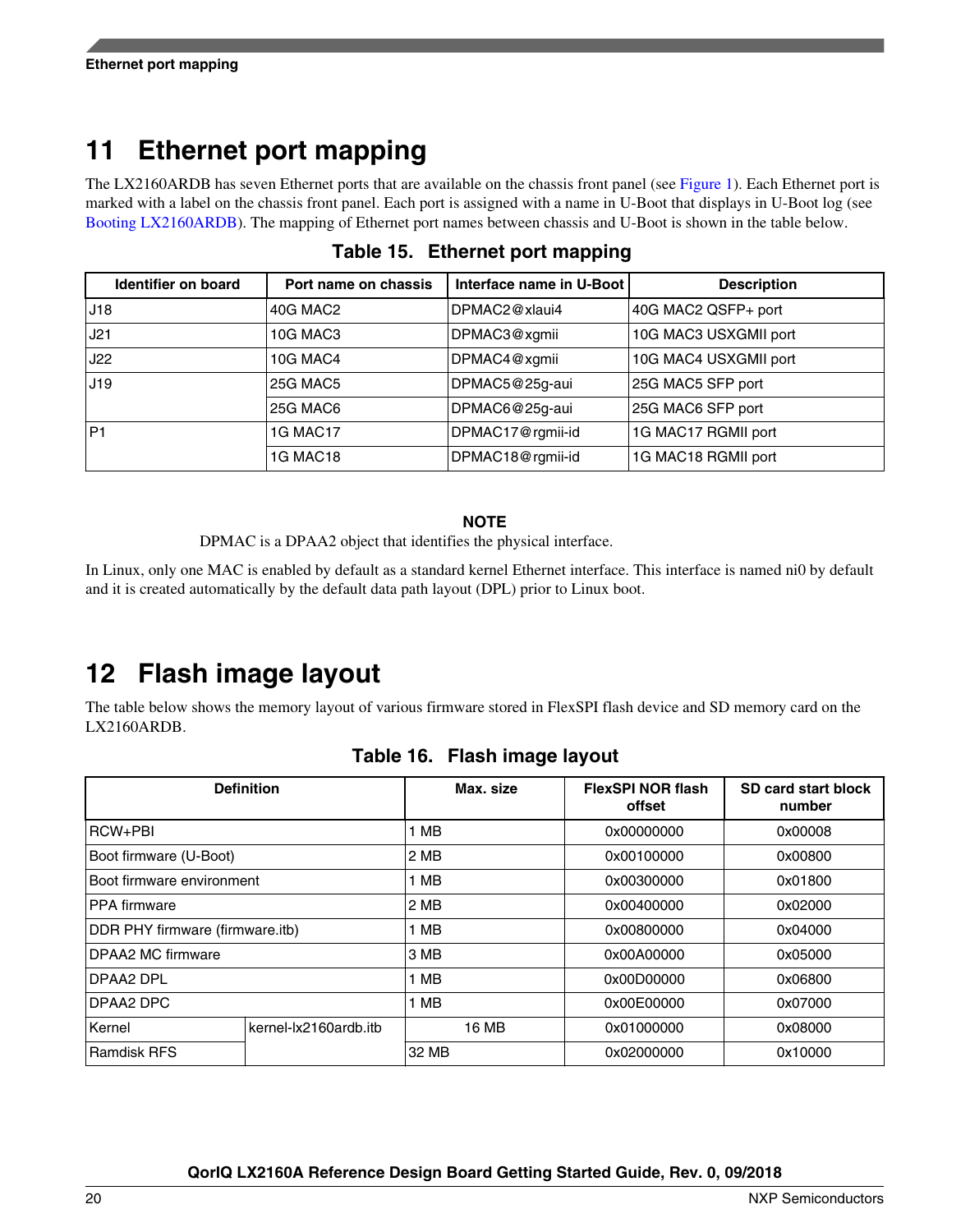# **13 Upgrading BSP images in LX2160ARDB**

This section explains how to upgrade the BSP images in the LX2160ARDB using a prebuilt LX2160ARDB composite firmware image.

Perform the following steps to upgrade the BSP images in the LX2160ARDB:

- 1. Get the latest LX2160A BSP from your local NXP FAE or sales representative.
- 2. Copy the LX2160ARDB composite firmware image (LX2160A\_SDK\_LX2160ARDB\_20180912\_XSPI\_Flash.bin) to the TFTP server to download it to the LX2160ARDB.

#### **NOTE**

The LX2160ARDB composite firmware image includes RCW+PBI, U-Boot, U-Boot environment, PPA, DDR PHY firmware, DPAA2 MC firmware, DPAA2 DPL, DPAA2 DPC, and kernel + Ramdisk root file system images.

- 3. Connect anyone of the six Ethernet ports on the chassis front panel to the TFTP server.
- 4. Start and configure Tera Term.
- 5. With the default switch settings, boot the board to show U-Boot log. The board boots from FlexSPI NOR flash DEV#0 device.
- 6. Press any key to stop autoboot.
- 7. Configure U-Boot environment variables:

```
setenv serverip <ipaddress1>
setnev ipaddr <ipaddress2>
saveenv
```
8. Set ethact to the Ethernet port that is connected to the TFTP server. Suppose, 10G MAC3 port is connected to TFTP, then use the following commands:

```
setenv ethact 'DPMAC3@xgmii'
saveenv
```
#### **NOTE**

For mapping between Ethernet port names on chassis front panel and Ethernet interface names in U-Boot, see [Ethernet port mapping](#page-19-0).

9. Run the following command to check the connection between the board and TFTP server:

ping \$serverip

- 10. If the server connection is working properly, then use the following commands to overwrite existing binaries in FlexSPI NOR flash DEV#1 device:
	- a. Select FlexSPI NOR flash DEV#1 device:

\$i2c mw 66 50 20; sf probe 0:0;

b. Download the LX2160ARDB composite firmware image to the LX2160ARDB:

\$tftp a0000000 <path>/LX2160A\_SDK\_LX2160ARDB\_20180912\_XSPI\_Flash.bin

#### **NOTE**

The name of the LX2160ARDB composite firmware image may vary slightly depending on the version of the LX2160A BSP.

c. Program the LX2160ARDB composite firmware image on FlexSPI NOR flash DEV#1 device to overwrite existing binaries: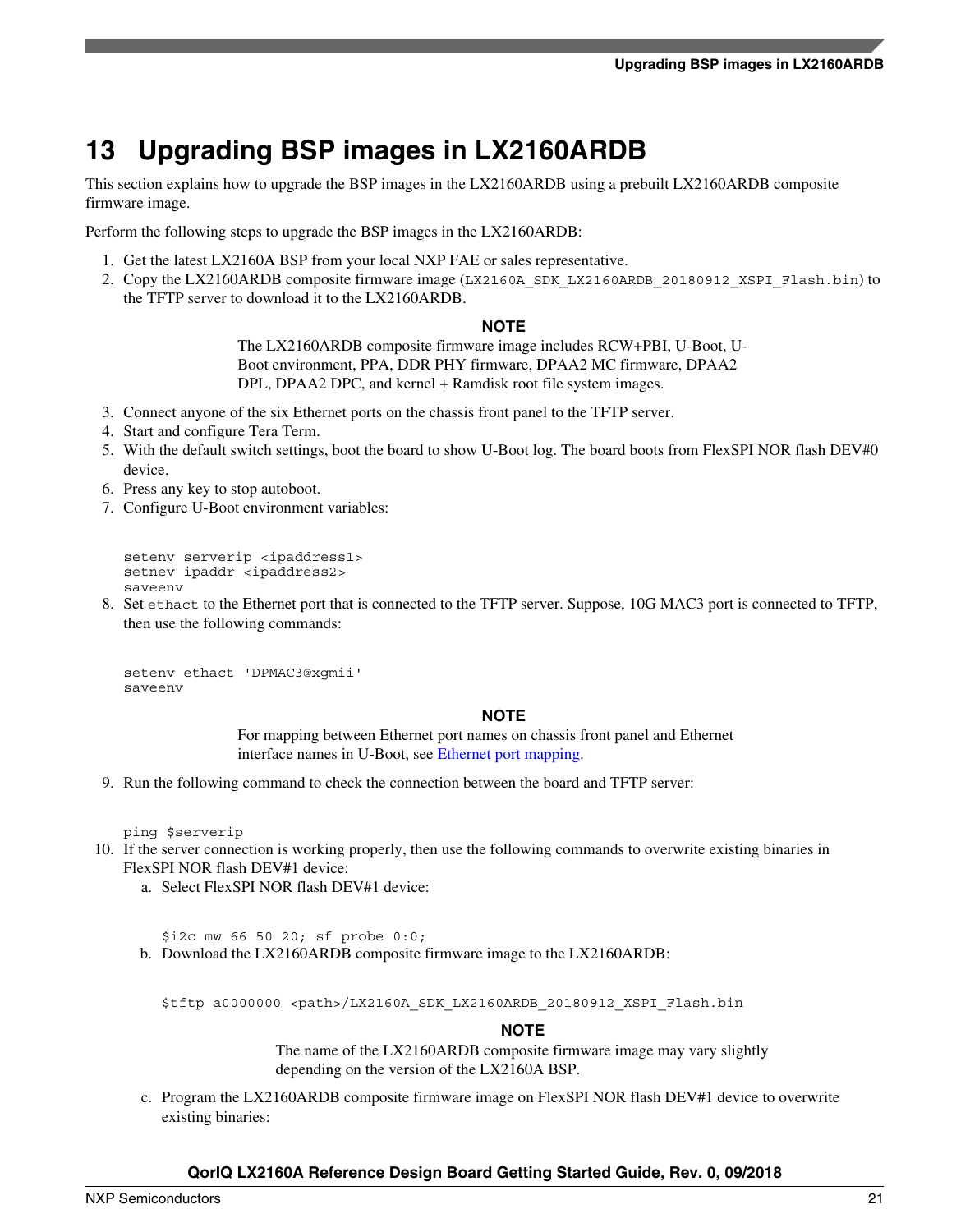#### **Troubleshooting**

\$sf erase 0 +4000000; sf write a0000000 0 4000000;

- d. Switch to FlexSPI NOR flash DEV#1 device using one of the following ways:
	- By running the following U-Boot command:

```
$qixis_reset altbank
```
• By changing board switch settings: Power off the board, change SW1[6:8] settings from 000 to 001, and power on the board. U-Boot will now boot from FlexSPI NOR flash DEV#1 device.

## **14 Troubleshooting**

This section explains the basic troubleshooting tips for the LX2160ARDB.

## **14.1 U-Boot log not displaying**

Perform the following steps in case console is not showing any print:

- Ensure that the board is configured for the default switch settings, as described in [Table 13](#page-13-0).
- Ensure that the power cord is connected to the power jack.
- Check D28 LED (3VSB) to verify standby power. It should be ON.
- Ensure that the cables making console connection are properly connected as mentioned in [Booting LX2160ARDB.](#page-14-0)
- Ensure that Tera Term has communication settings as mentioned in section [Booting LX2160ARDB.](#page-14-0)
- Press the reset button. The U-Boot log should be available on the console.
- If U-Boot log is still not showing on console, then the BSP image available in the current FlexSPI NOR flash device (DEV#0) may be corrupt. Try to boot the board from alternative flash device (DEV#1) by powering off the board, changing SW1[6:8] settings from 000 to 001, and then powering on the board.
- If U-Boot log is still not showing on console, then the BSP images on both DEV#0 and DEV#1 may be corrupt. Use CodeWarrior TAP to flash new images and recover the board. For details, see CodeWarrior TAP Probe User Guide.

## **15 Revision history**

The table below summarizes the revisions to this document.

### **Table 17. Revision history**

| <b>Revision</b> | <b>Date</b> | Topic cross-reference | <b>Change description</b> |
|-----------------|-------------|-----------------------|---------------------------|
| 'Rev.           | 09/2018     |                       | Initial public release    |